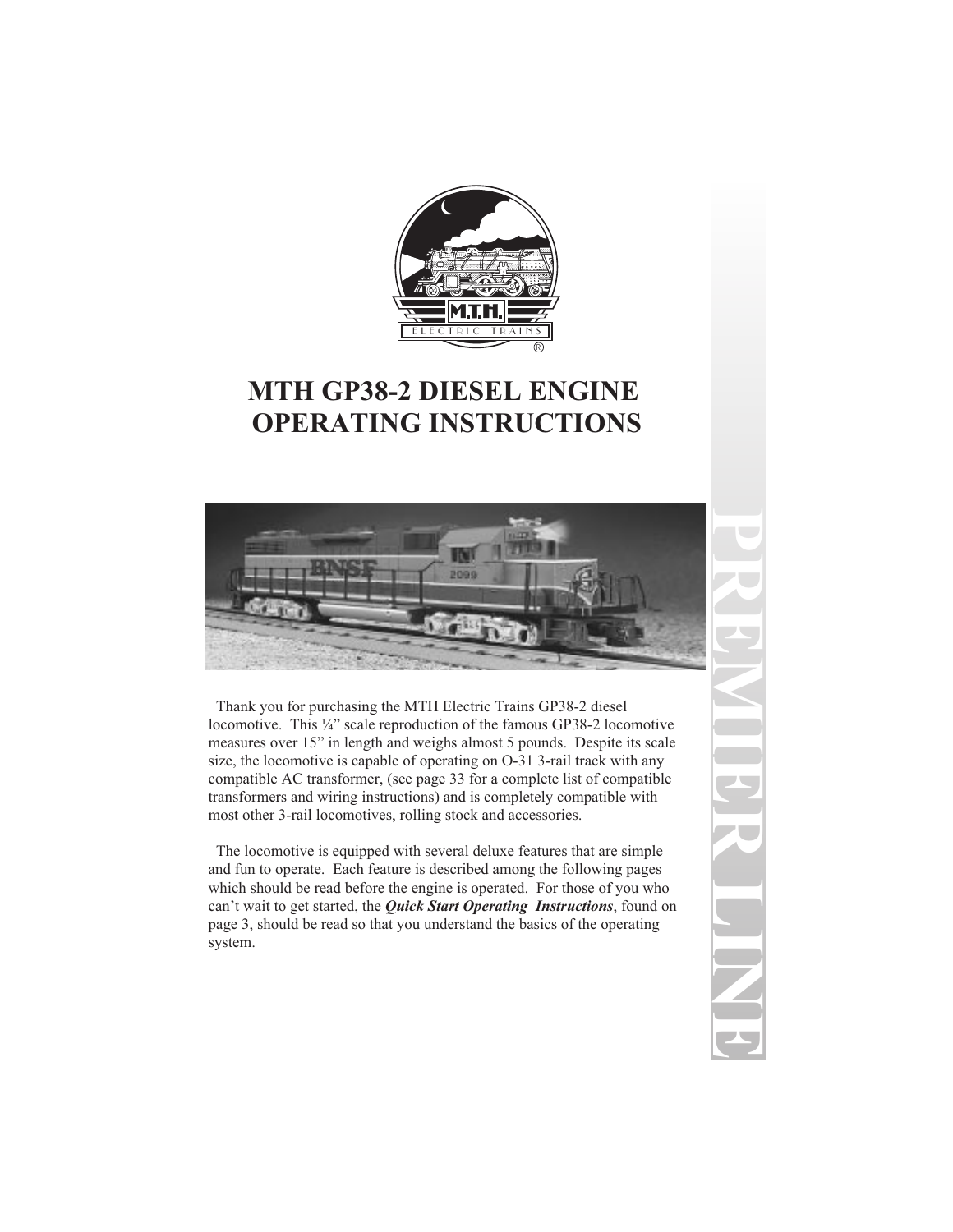### **Table Of Contents**

| <b>OUICK START - BASIC OPERATION(All 3-Rail Models)</b><br><b>PROTOSOUNDS® OPERATING INSTRUCTIONS</b> | 3<br>5 |
|-------------------------------------------------------------------------------------------------------|--------|
| ProtoSound® DCRU® Reverse Unit Operation (All 3-Rail Models)                                          | 5      |
| Horn Operation                                                                                        | 6      |
| <b>Bell Operation</b>                                                                                 | 6      |
| ProtoCoupler™ Operation                                                                               | 7      |
| Cab Chatter Sounds                                                                                    | 8      |
| Squeaking Brake Sounds                                                                                | 8      |
| Tips On Using The Squeaking Brake Sounds                                                              | 9      |
| Freight Yard Sounds (FYS)                                                                             | 10     |
| Activating and Triggering Freight Yard Sounds                                                         | 10     |
| Tips On Using FYS Features                                                                            | 15     |
| Self-Recharging Battery Backup System                                                                 | 16     |
| Replacing The ProtoSound® Battery                                                                     | 16     |
| ProtoSound® Volume Adjustment                                                                         | 17     |
| USING "RESET" TO PROGRAM PROTOSOUNDS®                                                                 | 18     |
| <b>Entering RESET Options</b>                                                                         | 18     |
| Setting The Engine Volume                                                                             | 19     |
| Programming For A Separate Bell Button Controller                                                     | 20     |
| Programming For Squeaking Brake Operation                                                             | 20     |
| Programming For Horn In Neutral Operation                                                             | 21     |
| Programming For ProtoCoupler™ Operation                                                               | 22     |
| Programming For FYS Operation                                                                         | 23     |
| Activating Remote Lockout Control                                                                     | 23     |
| Programming For Cab Chatter Sounds                                                                    | 24     |
| Resetting All ProtoSound® Options To Factory Default                                                  | 24     |
| REVERSE UNIT LOCK-OUT OPERATION                                                                       | 25     |
| Locking The Engine Into Forward or Reverse                                                            | 25     |
| Unlocking The Engine                                                                                  | 25     |
| Locking The Engine Into Neutral                                                                       | 25     |
| <b>OIL &amp; LUBRICATION INSTRUCTIONS</b>                                                             | 27     |
| <b>TRACTION TIRE REPLACEMENT INSTRUCTIONS</b>                                                         | 28     |
| <b>LIGHT BULB REMOVAL &amp; REPLACEMENT</b>                                                           | 29     |
| <b>TROUBLE SHOOTING PROTOSOUND® PROBLEMS</b>                                                          | 30     |
| ProtoSound® RESET Feature Chart                                                                       | 33     |
| Transformer Wiring Chart                                                                              | 34     |
| <b>SERVICE AND WARRANTY INFORMATION</b>                                                               | 35     |
| <b>HOW TO GET SERVICE</b>                                                                             | 35     |
| <b>LIMITED ONE YEAR WARRANTY</b>                                                                      | 35     |
|                                                                                                       |        |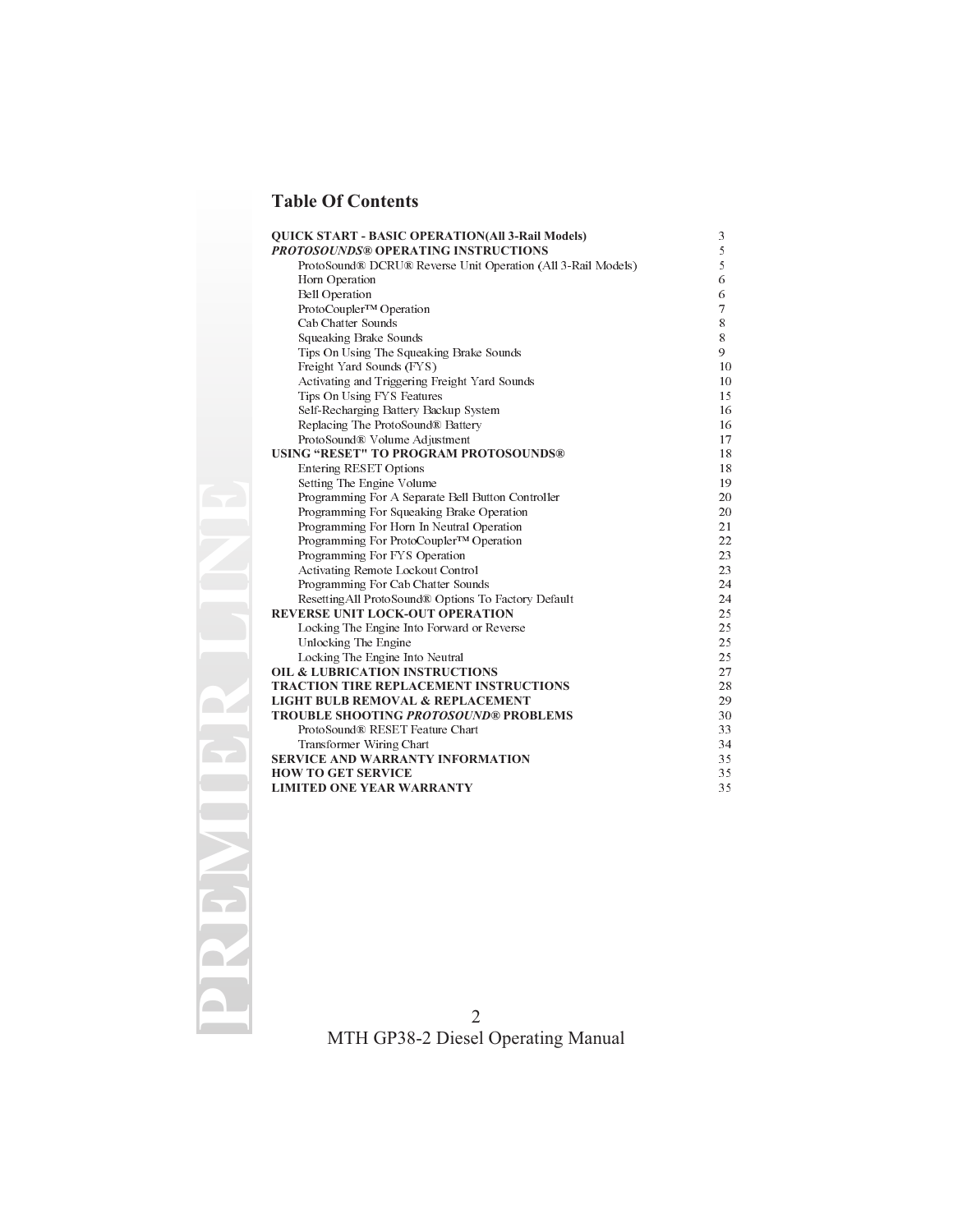# **QUICK START - BASIC OPERATION**

The MTH GP38-2 contains state-of-the art electronics with several built-in automatic features for incredibly realistic operation. Despite these advanced features, the GP38-2 is easy to operate with any compatible standard AC transformer (see the compatibility chart on page 33).

The GP38-2 model is controlled by a ProtoSound® DCRU® electronic reverse unit. The reverse unit operates in the same manner that all reverse units function by using forward, neutral and reverse states that are entered each time the throttle is turned on and off or by using the transformer direction switch (if so equipped).

The reverse unit is designed to ignore dirty track, dead spots on switches or minor short circuits without disrupting the engine operation, even at slow, prototypical speeds. Once the engine is placed on the track, the transformer throttle can be advanced. You will see that only the engine's lights come on and two dings from the sound system will chime followed by the air compressor pump sounds. The engine does not run. This is known as the RESET state and is explained in more detail beginning on



Figure 2: ProtoSound® DCRU® Cycle Phases



Figure 1: Locating The Proto-Coupler Switch

Page 5. The ProtoSound® DCRU® will not power the motor until the throttle is turned OFF and then ON again. At this point, the engine will now function just like any other electronic or mechanical E-unit.

**PREMIERLINE**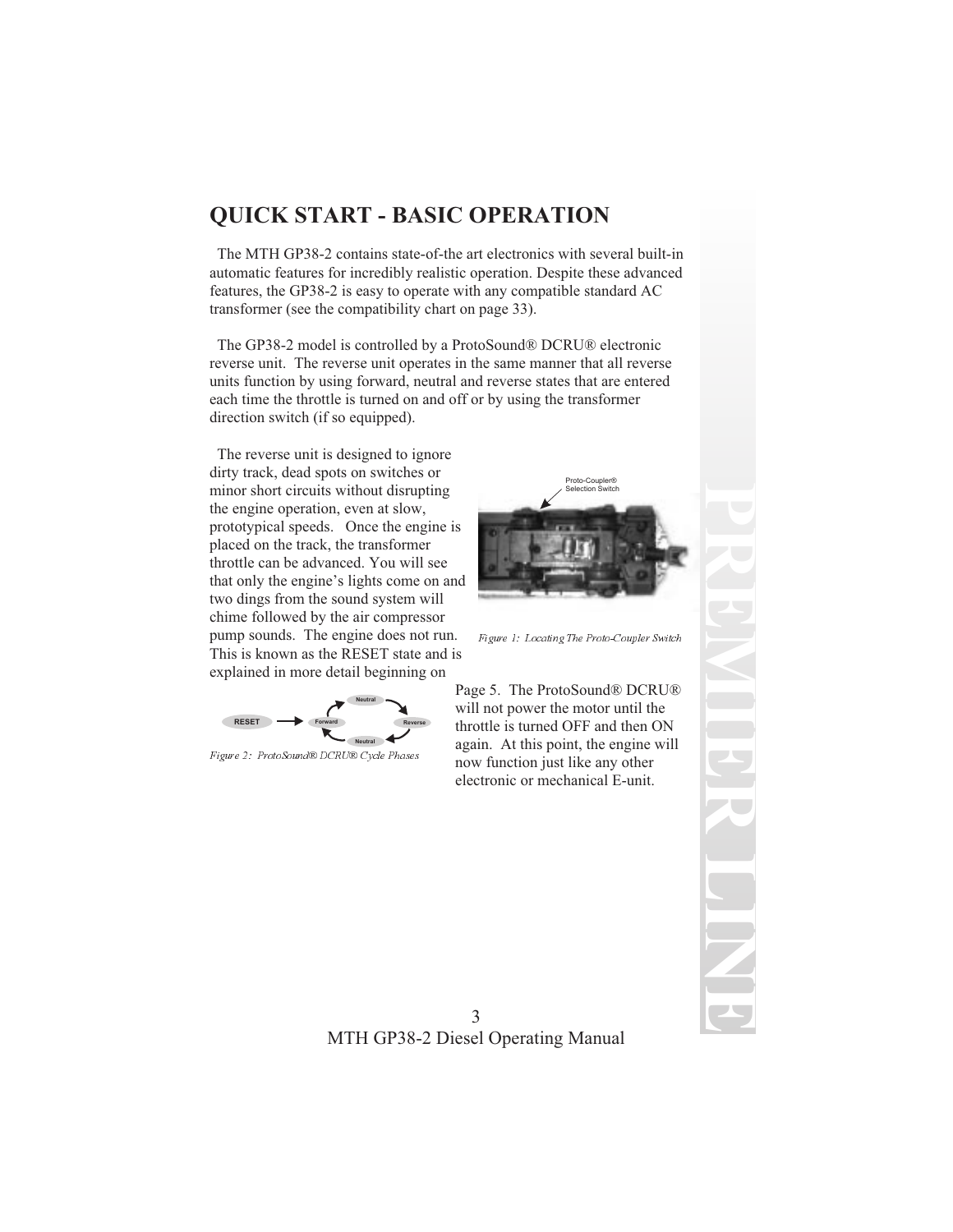## *PROTOSOUNDS®* **INSTRUCTIONS**

The MTH ProtoSound® digital sound and train control system provides the operator with unprecedented realistic operation on your model railroad. In addition to actual diesel engine, CD-equivalent 16-bit digital sounds, you get the following features:

\* **Built-In ProtoSound® DCRU® Reverse Unit \* Authentic Diesel Horn Sound\* Authentic Diesel Bell Sound\* Squeaking Brake Sound\* Freight Yard Sounds\* Operating Remote Controlled ProtoCoupler™\* Self-Recharging Battery Back-Up System With Automatic Battery Shut-Off\* Remotely Controlled Reverse Unit Lock-Out\* Remotely Adjustable Diesel Engine Volume\* Authentic Cab Chatter Neutral Sounds\* Authentic Diesel Engine Startup & Shutdown Sounds \***

Each feature is described among the following pages. Though the system is easy to use, we encourage you to read the instructions thoroughly.

## **PROTOSOUND® DCRU® REVERSE UNIT**

As mentioned in the Basic Operating section, the engine is controlled by a DCRU® reverse unit that contains the standard forward-neutral-reverse states found on most reverse units. However, as described earlier, when power is first applied to the track, the reverse unit begins in RESET or what seems like a neutral state. Power must be interrupted again to get the locomotive to enter the forward state. It is this first RESET state that gives ProtoSound® its unique, remote controlled functions. The system will enter RESET whenever power to the track is off for three or more seconds. NEUTRAL will be referred to as the state between Forward and Reverse.

ProtoSounds® is equipped with a microprocessor, that, depending on the amount of memory it is allotted, allows the user to utilize several remotely activated functions. In the simplest terms, ProtoSounds® has its own "Computer" controlling these functions. In fact, the power of this microprocessor is the same as that of a 286 desktop computer! In order to access many of these remotely controlled functions, the user must be in the RESET state to do so. RESET is entered anytime power to the locomotive has been off for more than 3 to 5 seconds. When the engine first enters RESET, the microprocessor initiates a system check to determine if the system, transformer and engine are operating correctly. This takes approximately 2.2 seconds during which you will hear the engine's startup sounds begin. In order for ProtoSounds® to properly initiate the system check, do not advance the transformer throttle past 10 volts when you first

**PREMIER LINE**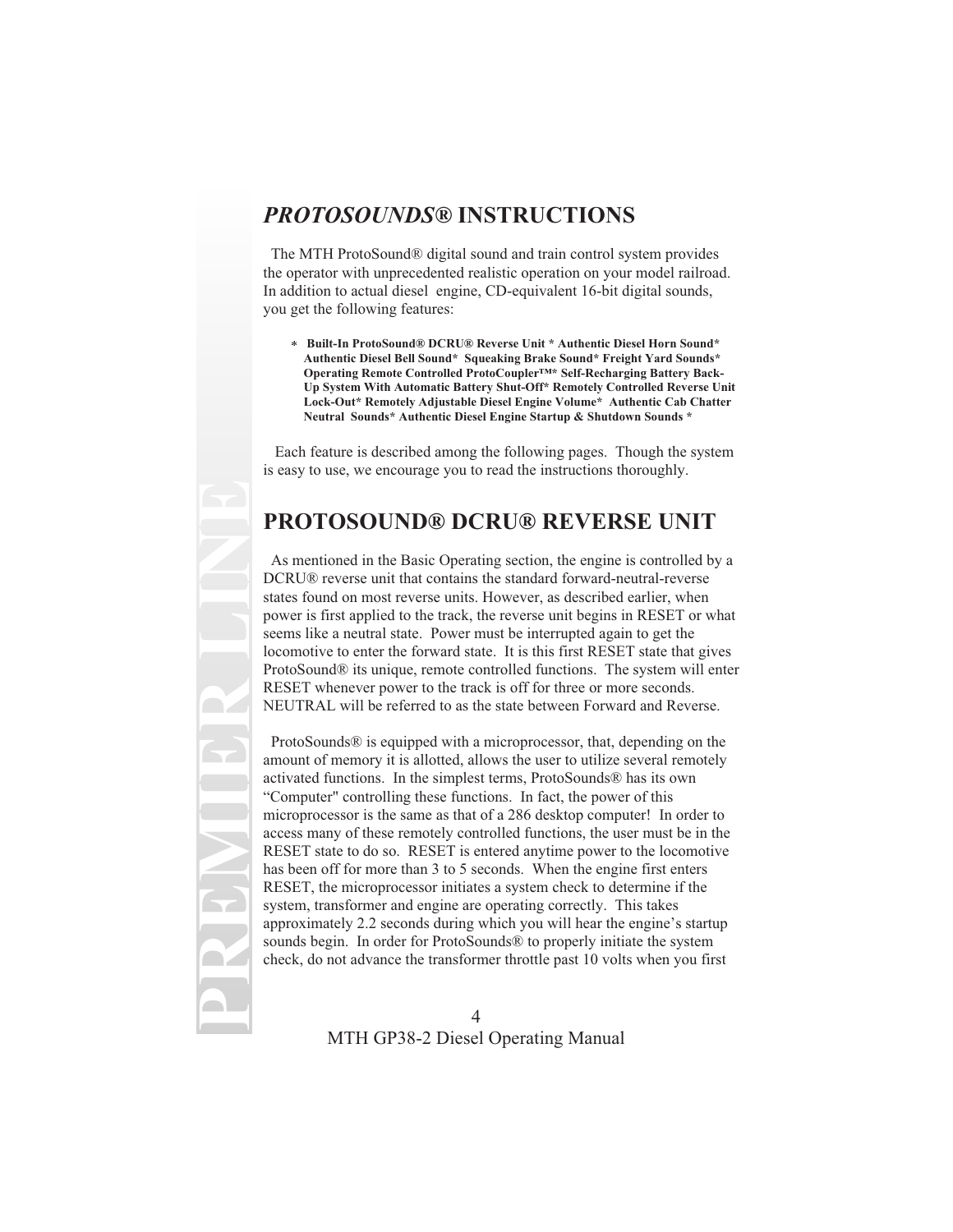enter RESET, wait for the diesel startup sounds to begin and then slowly turn the transformer throttle to the off position and then back on again to enter the forward phase. Interrupting the power too quickly may cause the system to re-enter RESET (signaled by two dings of the bell). Should this happen, wait longer before interrupting the power to enter the Forward phase.

ProtoSounds® comes with several programmable functions, including remote Diesel Engine Volume Adjustment, Separate Bell Button Operation (pre-programmed at the factory), Horn In Neutral Operation, ProtoCoupler™ On/Off Control, Squeaking Brakes and Passenger Station or Freight Yard Proto-Effects. Each of these features are described in more detail later. You will notice that when in RESET, your engine will not respond to the whistle button with a horn blast or continuous bell ringing. In fact, when in RESET and the whistle button is depressed, only one single bell chime will be heard each time the whistle button is pressed. If you don't want to configure or change your locomotive using any of these programmable features, simply leave RESET and wait 2.2 seconds before interrupting the power to put the engine in forward. After you leave RESET, your engine will operate normally in all the direction states of forward, neutral and reverse. Remember though, once power is turned off for more than 3 seconds, the next time power is applied to the track, your engine will be back in RESET.

#### **HORN OPERATION**

Your GP38-2 ProtoSound®-equipped engine is equipped with a digital recording of a diesel horn. The horn sound can be activated anytime the engine is in forward or reverse by pressing the whistle button on your transformer. The horn will continue to blow as long as the whistle button is depressed. The horn will not function in RESET and must be configured through a RESET option to allow the whistle to work when the engine is in neutral. See page 20 for information on horn programming in the *Using RESET To Program ProtoSounds®* section of this manual.

### **BELL OPERATION**

Your GP38-2 ProtoSound®-equipped engine is equipped with a digital recording of an actual diesel engine bell. The bell can be turned on or off with any separate bell button, like the Lionel® Railsounds® No. 5906 Bell Button, by simply pushing the button. If you don't have a separate bell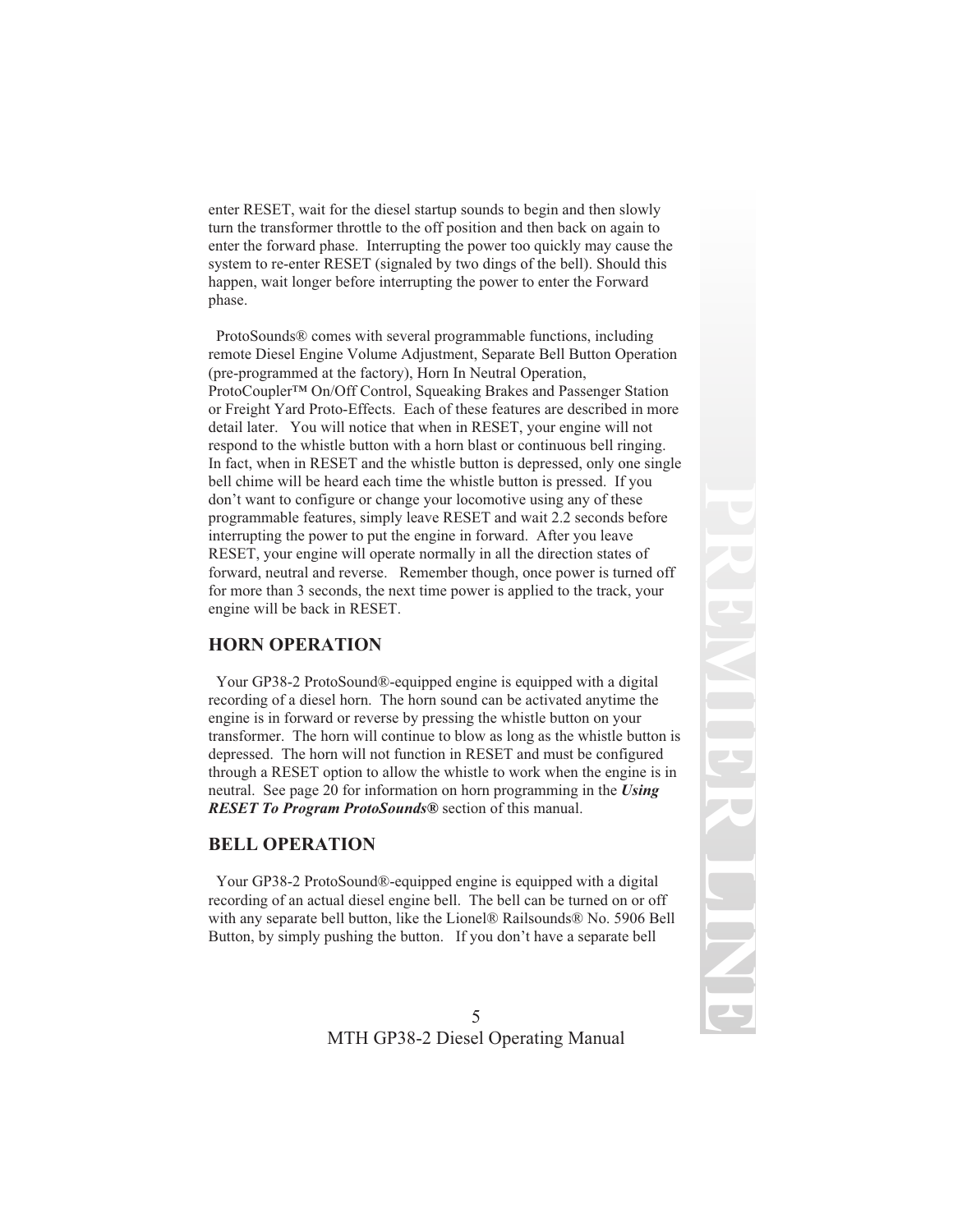button, the bell can be controlled through your transformer's whistle button whenever the engine is in NEUTRAL. The bell will never ring continuously in RESET (Remember NEUTRAL is the state between Forward and Reverse). Once the bell is turned on, it will continue to ring when the engine is cycled into forward or reverse until you press the bell button or re-enter NEUTRAL and turn the bell off with the whistle button.

In fact, because of ProtoSounds® state-of-the-art design, the microprocessor remembers its last command. Therefore, unless you turn the bell off before you quit running your train, the next time you run the engine, the bell will come on. No matter whether you come back an hour later or a year later, the bell will begin chiming once the engine enters one of the three directional states.

To turn the bell on using the transformer's whistle button, turn on power to the track and cycle the engine into NEUTRAL. Turn the throttle to 8 volts or less (any higher voltage will arm the ProtoCoupler™) and press the whistle button. The bell should begin chiming. To turn the bell off, press the whistle button again. If you want to keep the bell on while running the engine, simply interrupt the power with the transformer throttle or the transformer directional switch and enter forward or reverse.

### **PROTO-COUPLER™ OPERATION**

Your GP38-2 ProtoSound®-equipped locomotive is equipped with two coil-wound ProtoCouplers™ for remote uncoupling action. Because the ProtoCoupler™ is controlled through ProtoSounds® microprocessor, it doesn't require an uncoupling track section or modification to your layout to function. The three simple steps below are required to operate the coupler.

1. Put your engine in NEUTRAL and turn the throttle all the way up.

2. Press the transformer whistle button to "Arm" the coupler. (You will hear a "Clank").

**PREMIER LINE**

3. After arming the coupler, press the whistle button again to open the coupler.

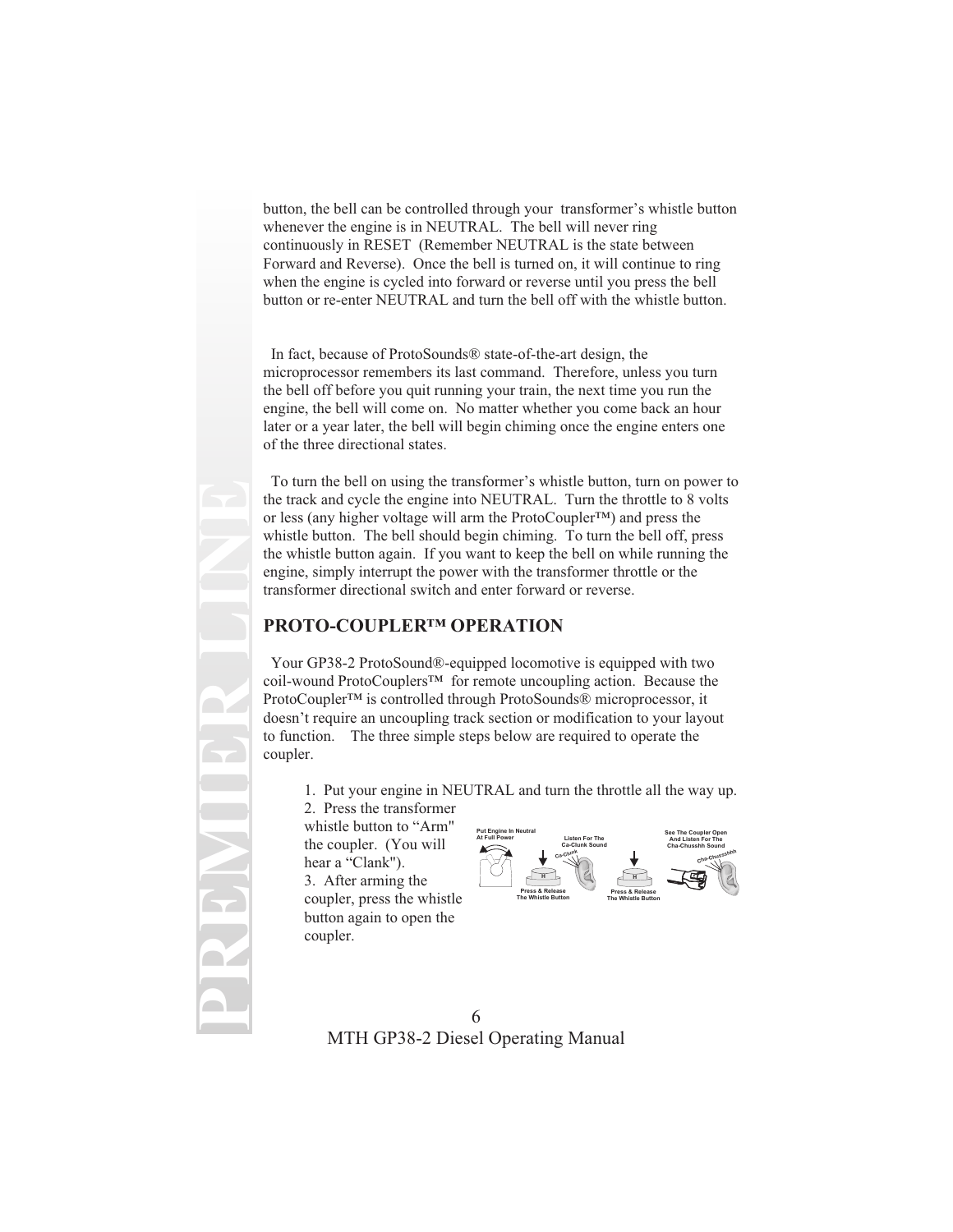When the knuckle fires open you will hear the buzzing of the coil energizing and the sound of the air lines coming apart. It can best be described as a CHA-CHUSHHH sound. The coupler doesn't have to be

fired in NEUTRAL. Once the coupler is armed it can be fired in Forward, Neutral or Reverse. However, you may find that the coupler doesn't open when firing the coupler at high speeds. Reduce the voltage setting on your transformer if this occurs and run your engine at a slower speed before firing the coupler. If the coupler



Figure 3: Lubricating The ProtoCouplers

continues to open erratically, try lubricating the knuckle with light oil as indicated in Fig. 3.

For multiple heading purposes, only one of the two ProtoCouplers™ will function at any one time. Use the coupler direction switch as shown in Figure 1 on page 3 to select either the front or rear coupler. Simply slide the switch toward the direction of the coupler you want to make active.

### **NEUTRAL-ACTIVATED CAB CHATTER SOUNDS**

Your engine is equipped with four dispatacher-to-engineer "Cab Chatter" radio transmissions that occur every 2 to 30 seconds. Each sequence will play at random intervals to eliminate repetition. While the sounds are selected to play randomly by the microprocessor, there is no guarantee that you won't hear the same message repeated twice or more times.

#### **SQUEAKING BRAKE SOUNDS**

ProtoSound® equipped engines feature the ability to play the sound of squeaking brakes whenever your engine slows in speed. There are two settings for activating the squeaking brake sounds. The default setting

allows the brake sounds to play while the engine is in forward or reverse and the transformer throttle is lowered from a high setting to a low setting (14 volts to 8 volts or less). The second

**Throttle Down From High Voltage To Low**



**Squeeek Listen For The Squeaking Brake Sounds**

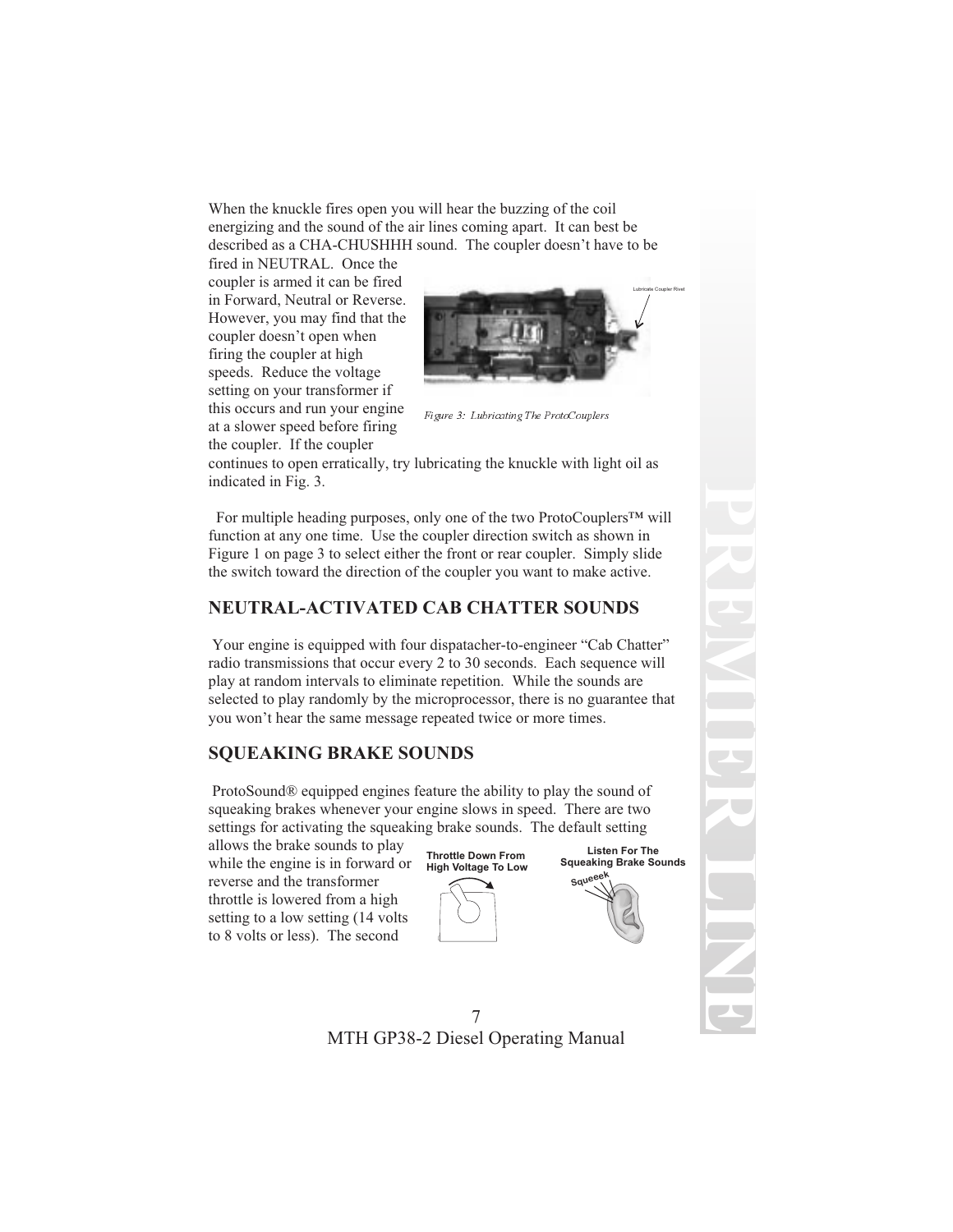setting requires that a bell button be used to "arm" the brake feature and is explained in more detail in the "Activating Freight Yard Sounds" section found later in this manual. The sound itself is a stored record on the ProtoSounds® software chip and will always play the same brake sound for the same three second length each time the voltage is reduced from high to low. Some practice may be required to synchronize the playing of the brake sounds with the movement of the engine. It is not uncommon for the engine to stop before the brake sound is completed. Operators will find that by coordinating the movement of the throttle setting from 8 volts to off will allow the engine to maintain its movement while the brake sounds play. *Note: The brake sounds will not be heard if the transformer throttle is not set above 14 volts and/or not reduced below 8 volts.*

#### **TIPS ON USING THE SQUEAKING BRAKE FEATURE**

Because the squeaking brake feature always plays for approximately 3 seconds, it is possible that the brake sounds will play longer or shorter than what visually seems prototypical. You will find that by practicing with the brake feature, you can quickly determine how quickly to throttle down and which speeds and voltage settings will give you the most prototypical braking effect.

Typical users will find the feature to be a very realistic way to simulate the sound of an engine slowing down for curves, crossings or coming to a stop at a station, side track or switch yard. As mentioned above, you will find that initially your engine may continue to play the brake sounds once your engine comes to a stop or that the sounds stop prematurely before the engine comes to a complete halt. For example, if you simply run the engine and turn the throttle off quickly, the brake sounds will likely continue playing even though the engine has come to a complete stop. This annoying effect can be eliminated by simply practicing with the brake feature. In no time, you will quickly learn how to "feather" the throttle to keep the engine moving while the brake sounds play and then turning the throttle off just as the sounds stop. Remember that once you stop the engine, you should turn the throttle to the off position if you don't want to activate the Freight Yard Sounds feature described later in this manual.

The ProtoSound® squeaking brake feature also has the ability to simulate the squeal of wheel flanges when your train enters a curve at high speeds. The same brake squeaking sound plays, but you don't need to reduce the transformer throttle to activate the squeaking sounds. To play the squeaking sounds as wheel flange sounds, trigger the brake feature using either method 1 or 2 above. Once triggered set the transformer throttle setting at 14 volts or higher. As your engine enters a curve (or anywhere on the layout) quickly "flick" your transformer whistle button about half way. This "flicking" action causes the transformer to release a short DC signal that ProtoSounds® reads as an indicator to activate the brake sounds. The engine won't slow down even though the sounds play. This simulates the wheel flange squeal of a train traveling through a turn too quickly. *Note: Consistent activation of the wheel flange squealing is determined by the condition of your transformer's whistle button rectifier disc.*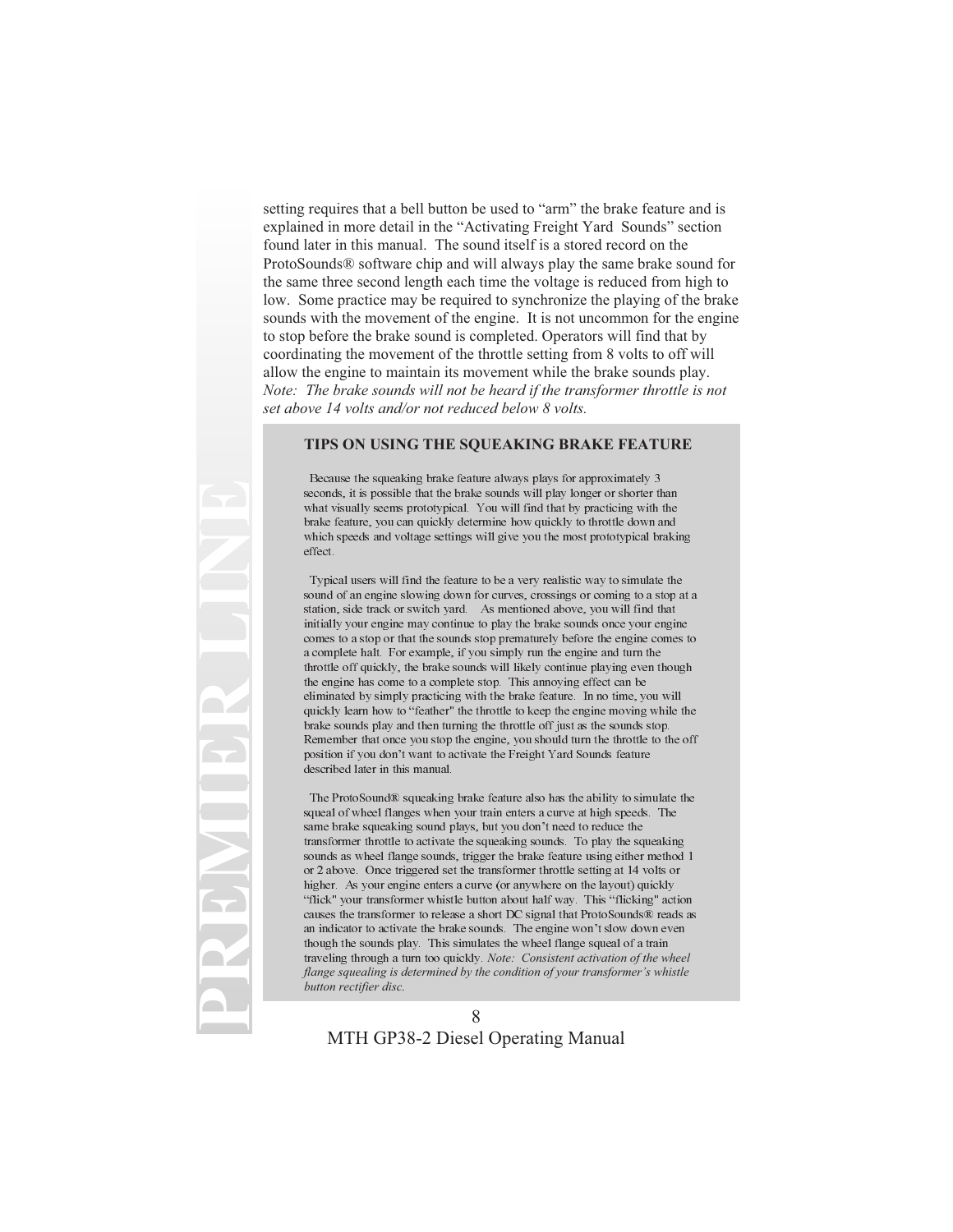# **FREIGHT YARD SOUNDS (FYS)**

ProtoSounds® comes equipped with operator controlled Freight Yard Sounds, hereby referred to as FYS. This easy to use feature plays digitally reproduced freight yard sounds whenever your engine stops on your layout and is parked in the Neutral position. No additional wires or modifications are needed on your layout to enjoy these amazing sound effects. The sounds themselves are randomly generated and randomly "shuffled" on the ProtoSounds® software chip. This gives the system the ability to produce different sounds in a different order each time FYS is enabled. These different sounds are heard each time you cycle the transformer throttle from ON to OFF in the same manner that you would cycle the throttle to enter the various states of Forward, Neutral and Reverse. The entire FYS sequence is designed to simulate the arrival, loading or unloading and departure of a freight train in a freight yard. Each sequence is described in more detail in the following sections.

## **USING FREIGHT YARD SOUNDS**

Your ProtoSound® equipped engine features an operator controlled freight yard sound set. Once activated, this easy-to-use feature plays the sound of freight yard activitities whenever the operator parks the engine in the neutral position.

### **ARMING THE FREIGHT YARD FEATURE**

Before FYS can be heard, ProtoSound® must be told to activate the feature the next time the engine enters the neutral position. This can be accomplished in one of two ways.

**Option 1:** If you are using a separate bell button controller to ring your bell (like the Lionel® Railsounds® number 5906 bell activation button), you can activate the feature by pressing and holding down the bell button

for three or more seconds (it doesn't matter if you are in Forward, Neutral or Reverse). You will hear the bell chiming turn on and if you listen

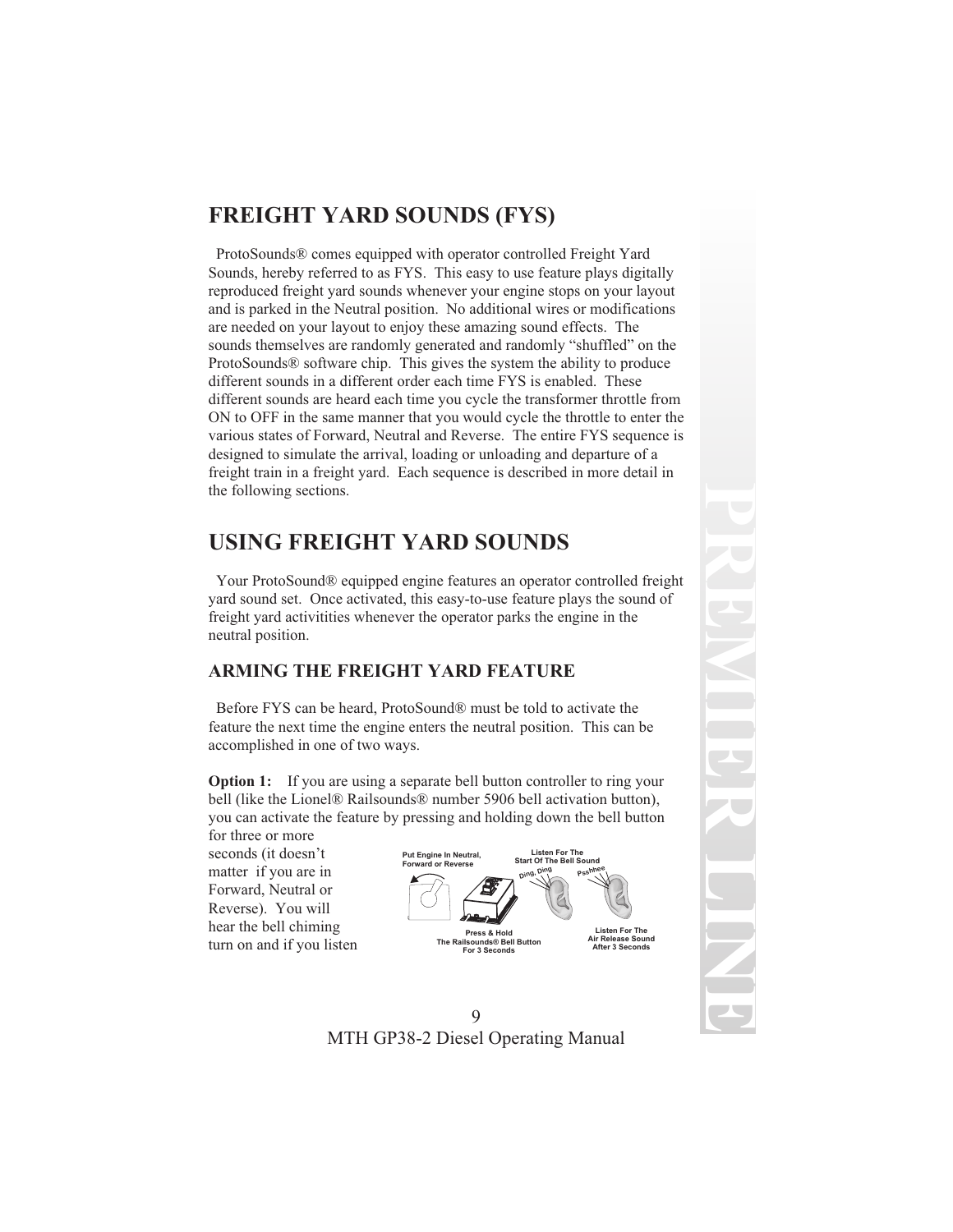carefully, you should hear an air release sound after three seconds have passed. At this time you can release the bell button. (Note: because the air release sound may be difficult to hear, we recommend that you count out a full three seconds before releasing the bell button.) The bell will continue to chime, so if you want to turn off the bell ringing, simply press and release the bell button a second time. If you were in Neutral when you triggered the brake feature, interrupt the transformer throttle to enter either forward or reverse and allow the engine to begin moving. (Note: the feature will only be activated in the first direction state you enter after arming the feature from the Neutral position. You cannot interrupt the power twice to enter another direction state and still have the brake feature active.) Once your engine begins moving, you can trigger the sounds to begin playing whenever you enter Neutral.

**Option 2:** If you do not have a separate bell button on your layout, you can still activate the feature with your transformer whistle button. To activate the feature, turn on the transformer throttle and get your engine into the Neutral position (not RESET). Once in Neutral, set the transformer throttle at 8 volts or less and press and hold the whistle button for at least three seconds. You will hear the bell chiming begin and if you listen carefully, you should hear an air release sound after three seconds have passed. At this time you can release the whistle button. (Note: because the air release sound may be difficult to hear, we recommend that you count out a full three seconds before releasing the whistle button.) The bell will

continue to chime, so if you want to turn off the bell ringing, simply press and release the whistle button a second time. Interrupt the transformer throttle to enter either forward or reverse and allow the engine to begin moving. (Note: the

**PREMIER LINE**



feature will only be activated in the first direction state you enter after arming the feature from the Neutral position. You cannot interrupt the power twice to enter another direction state and still have the brake feature active.) Once your engine begins moving, you can trigger the sounds to begin playing whenever you re-enter Neutral.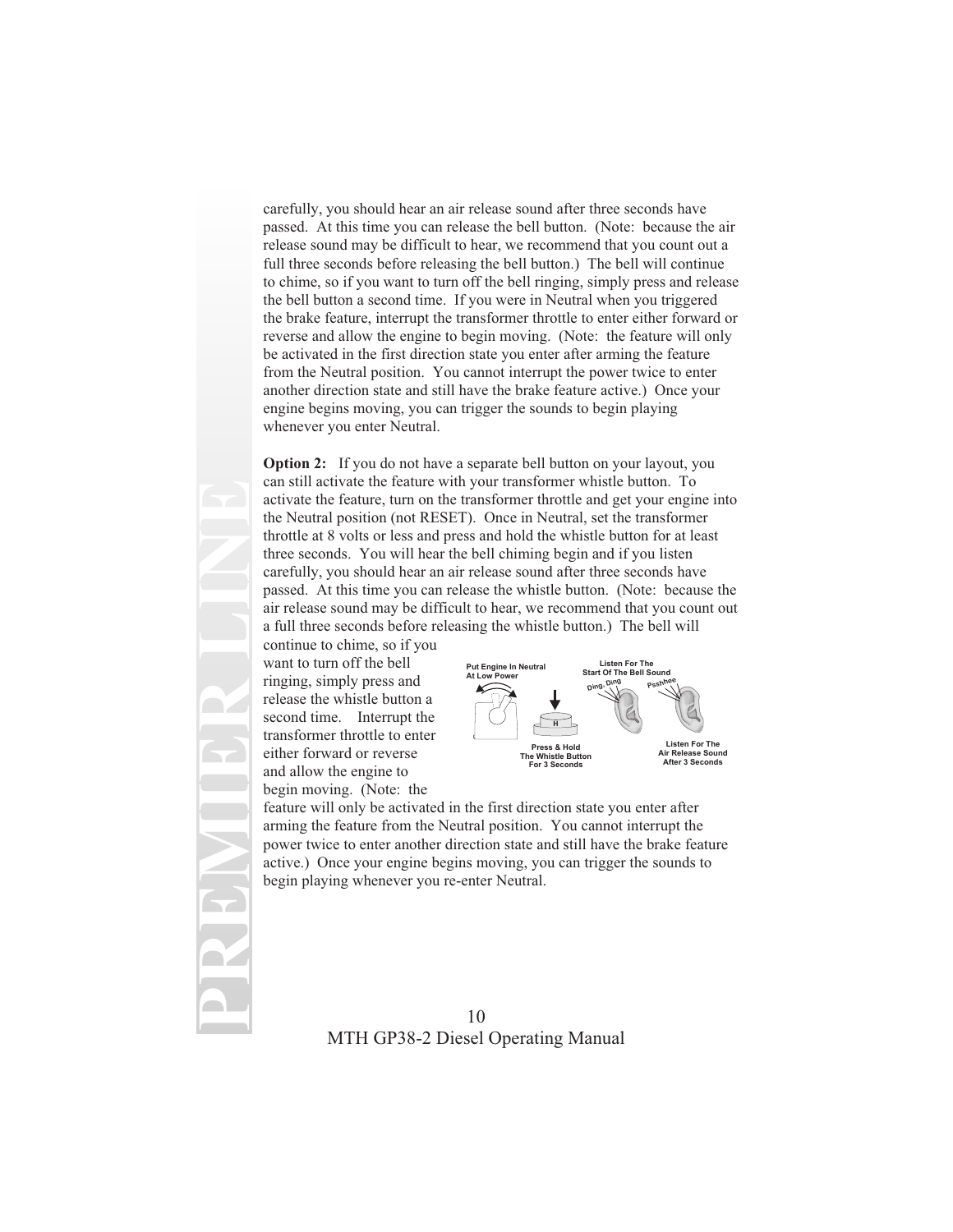### **ACTIVATING THE FREIGHT YARD SOUNDS**

Before FYS can be heard, the feature must be armed as described on the proceeding pages. Once armed, activating the FYS effects is accomplished by simply interrupting the transformer throttle and parking the engine in the Neutral position with track power remaining on. Remember, power to the track must remain on while the engine sits in Neutral in order for the FYS effects to operate.

At this point ProtoSounds® has taken over control of your engine and disabled the bell and whistle buttons from responding to any futher operator input. In addition, ProtoSounds® has reconfigured the way the reverse unit functions by disabling the Reverse state during operation of the FYS effects. This forces the engine to leave your freight yard in the same direction that it arrived in. The following operator controlled "events" control FYS's actions and sound effects.

**Event 1 (Forward)** While the locomotive is running in forward (or reverse) FYS is activated by the operator pushing and holding the bell button down for three or more seconds. The locomotive bell begins chiming and can be left on or turned off without disabling FYS.

**Event 2 (Neural Before Reverse)** The operator now interrupts the transformer throttle to stop the engine and put it into Neutral. If the throttle setting was at 14 volts or higher , ProtoSounds® will play the sound of squeaking brake sounds as the engine comes to a halt.

A. Upon stopping of the engine, the operator must immediately turn the throttle back on to keep the engine in the Neutral position. If the

bell was not turned off after activating FYS, it now turns off automatically.

*Note: Failure to turn the throttle back on within 3 seconds of leaving the Forward phase will disable FYS and shutdown ProtoSounds®. The next time you turn power back on your engine will*



*be in the RESET position. See page 5 for more information on RESET.*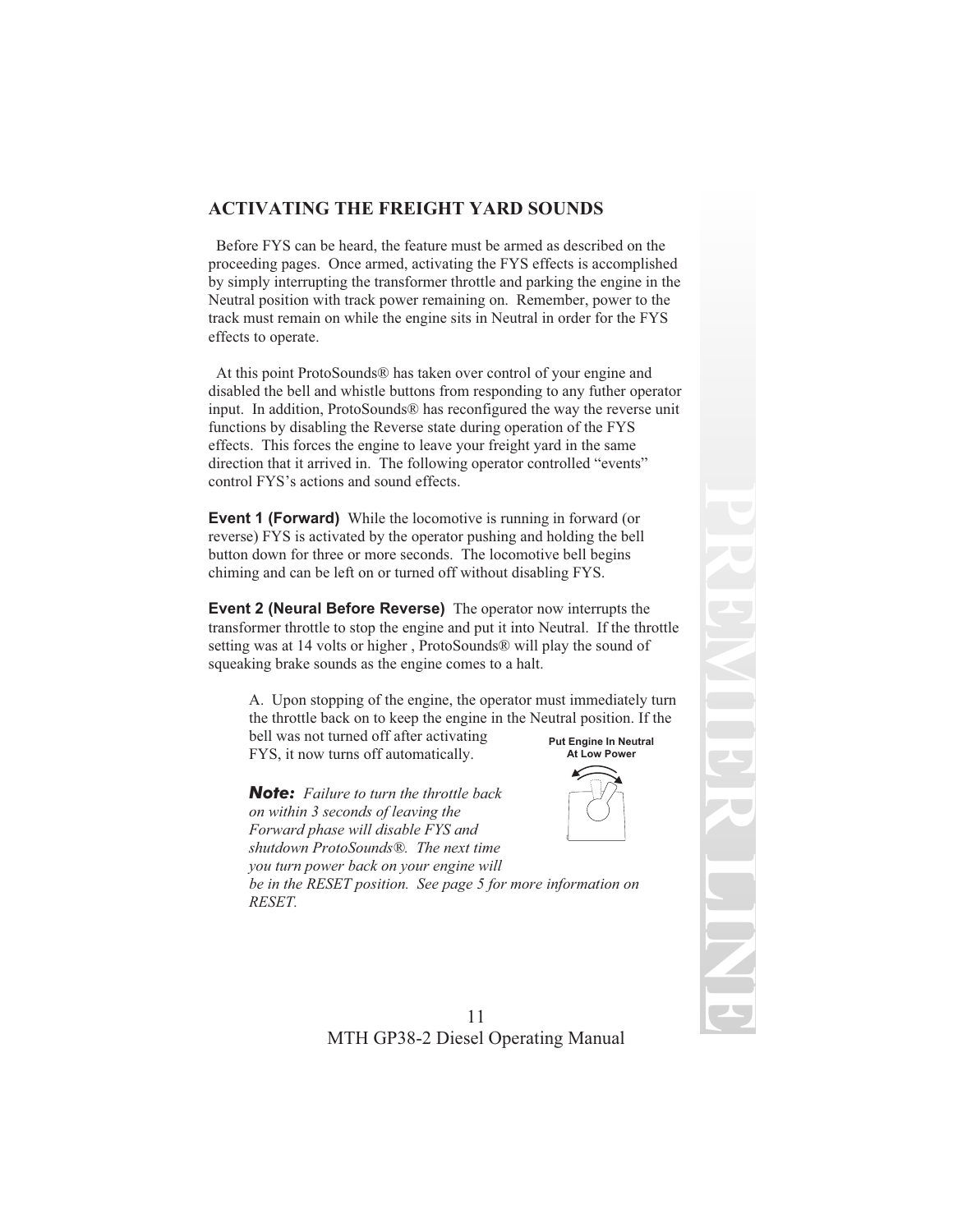B. After entering Neutral, ProtoSounds® will immediately play an air release sound followed approximately 2 seconds later by a radio arrival message (cab chatter).

Immediately following the radio arrival message, the sound of freight car doors can be heard opening, followed by the sounds of freight loading and unloading. At this point various freight yard sounds can be heard including the loading/unloading operation, engine sounds, yardman "slang", and additional freight car door sounds.

**Listen For Air Release Sound And Cab Chatter Message Psshhhee**



**Event 3: (Reverse)** The operator now interrupts the transformer throttle again to enter the next reverse unit phase; reverse. In an effort to enhance

realism, FYS has disabled the reverse phase so that it doesn't power the motors causing the engine to move backward. Upon entering reverse, FYS confirms to the operator that it has entered the reverse phase by immediately playing a highlight sound best described as a rumbling sound. You may have to go through the entire

FYS sequence several times before you can

**PREMIER LINE**



clearly identify this sound. After the rumbling highlight is played, the freight yard sounds heard in Event 2 continue to play randomly.

**Event 4: (Neutral Before Forward)** The operator now interrupts the transformer throttle again to enter the next reverse unit phase, neutral before forward. FYS confirms to the operator that it has entered the neutral before forward phase by emitting two quick air release sounds. This is followed approximately two seconds later by a radio departing message and continued freight yard loading and unloading sounds. **Interrupt Throttle To Enter The Next Phase**

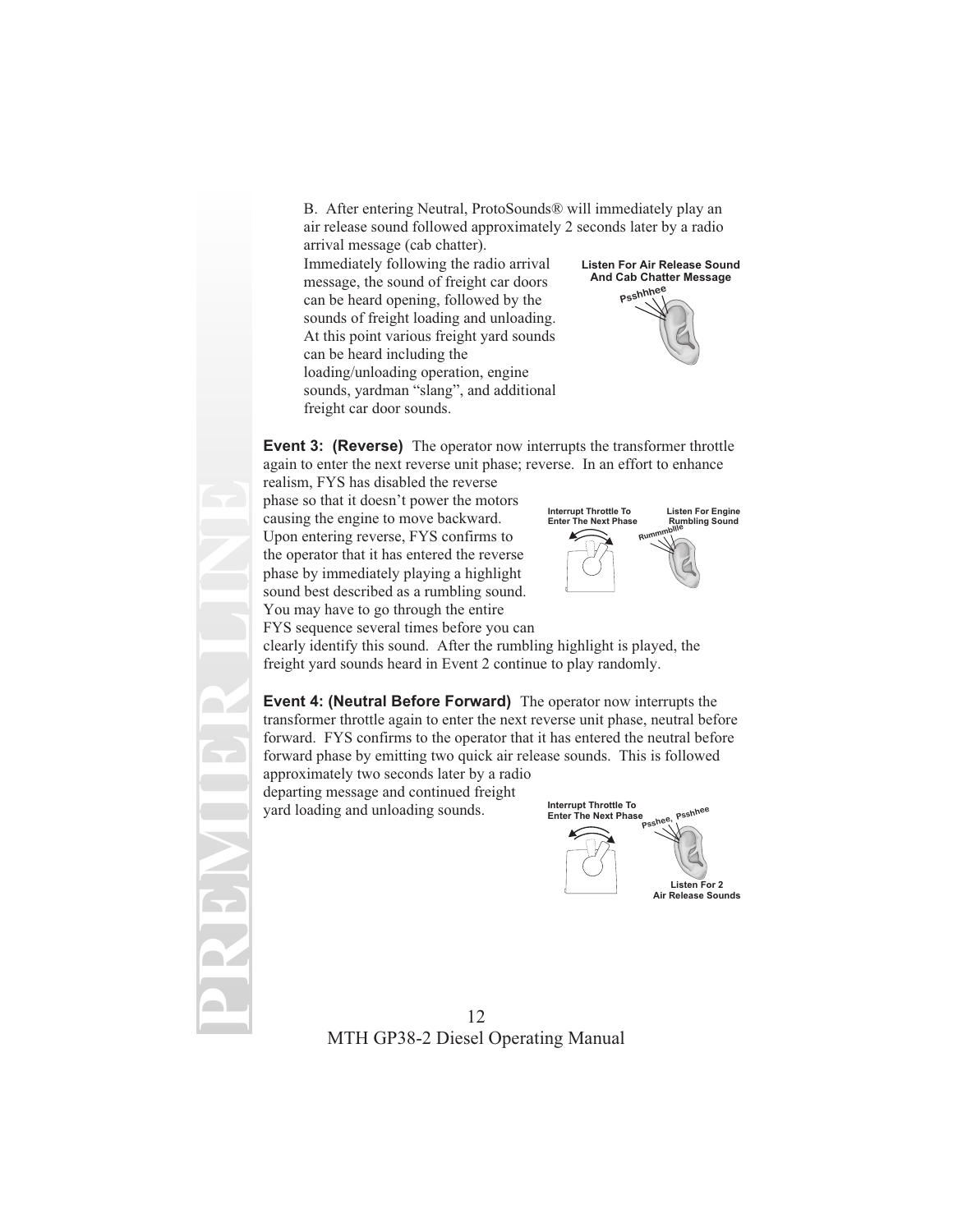**Event 5: (Forward)** The operator now interrupts the transformer throttle again to enter the next reverse unit phase; Forward. FYS confirms to the operator that it has entered the Forward phase by playing a radio messagne followed by the freight car door closing. Within 2 seconds of the door

closing, the locomotive bell begins chiming. After approximately 8 chimes of the bell, the engine begins moving in the forward phase with the bell continuing to ring another 8 chimes before automatically turning off. Once the bell turns off, the operator regains control of the transformer whistle and bell buttons and can ring the bell or blow the whistle as usual.



**PREMIER**

**LINE**

*Note: When entering the Forward phase of FYS, it is important to set the transformer throttle at a high enough setting that will allow the engine to begin moving once FYS automatically activates the motors. Otherwise the engine will just sit still until you increase the transformer throttle setting on the transformer. However, don't set the throttle setting too high or the engine will go racing away faster than you might expect.*

#### **TIPS ON USING FYS FEATURES**

FYS is a unique feature of ProtoSounds® that is completely controlled by the operator. You decide how, when or if you want to utilize the feature. By reviewing the following tips, you should find solutions or suggestions to the various operating scenarios you might encounter when using FYS.

**Tip #1:** You can escape the FYS sequence by interrupting the transformer throttle before the radio message in Event 2 (neutral before reverse).

**Tip #2:** You can terminate FYS at anytime by turning the transformer throttle Off for 15 seconds.

**Tip #3:** You do not have to be in the Forward phase to utilize FYS. For example, if you activate the FYS feature while in Reverse and interrupt the throttle to enter Neutral, you will be entering Neutral Before Forward rather than Neutral Before Reverse as defined in Event 2 above. Consequently, the Forward phase will be rendered inactive by ProtoSounds® instead of the Reverse phase as explained in Event 3. This will allow your train to leave the yard in the same reverse direction that it arrived in.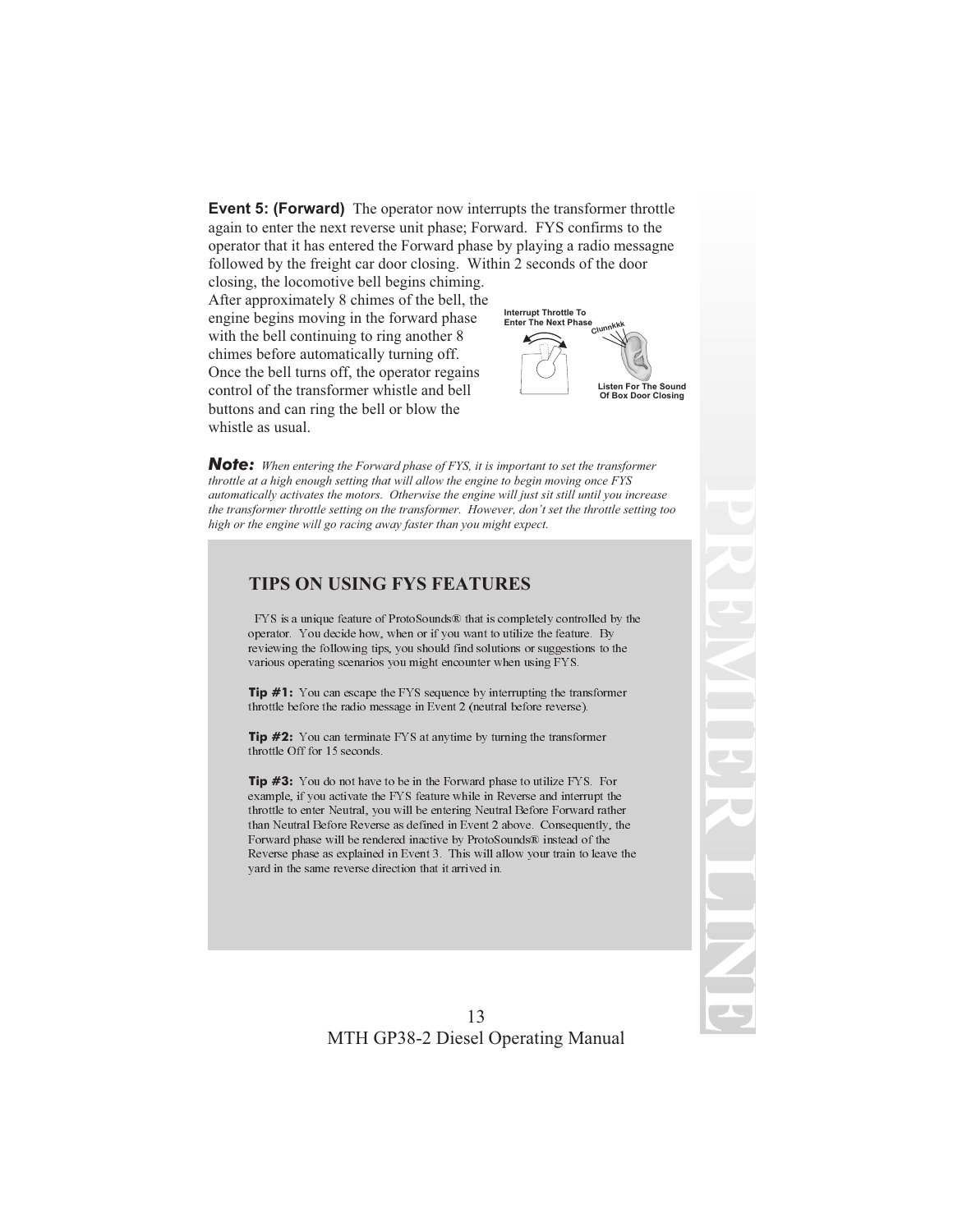**Tip #4:** You can utilize FYS even if you are double-heading with another engine regardless of whether the second engine is equipped with an FYS programmed ProtoSound® module. If the second engine isn't equipped with FYS, the only thing to remember is that you not turn up the transformer throttle very high when entering the Reverse phase found in Event 3. If the throttle is set too high, then the second locomotive will begin vibrating on the track as its motors will be turning in the reverse state since they cannot be disabled automatically like FYS equipped engines. If your second engine is equipped with FYS, you may want to disable it when used in double-headed operations. To disable FYS, see the section on programming for squeaking brakes and FYS operation on page 23 of this manual.

**Tip #5:** It is not necessary for the squeaking brake sounds to be heard to play the FYS sounds. For example, the brake sounds won't be heard if the high voltage setting is below 13 volts when the power is interrupted to enter the Neutral state.

**Tip #6:** You can leave any of the event states at any time after entering the state by simply interrupting the transformer throttle. Any sound effects programmed to play in that event will simply not occur. The only exception is Event 2 and Event 5. In Event 2, interrupting the throttle has no effect on FYS until after the radio message and the freight car doors have opened. In Event 5, you cannot interrupt FYS until after the engine begins to move. Interrupting the throttle before the engine begins to move has no affect on the locomotive's operation.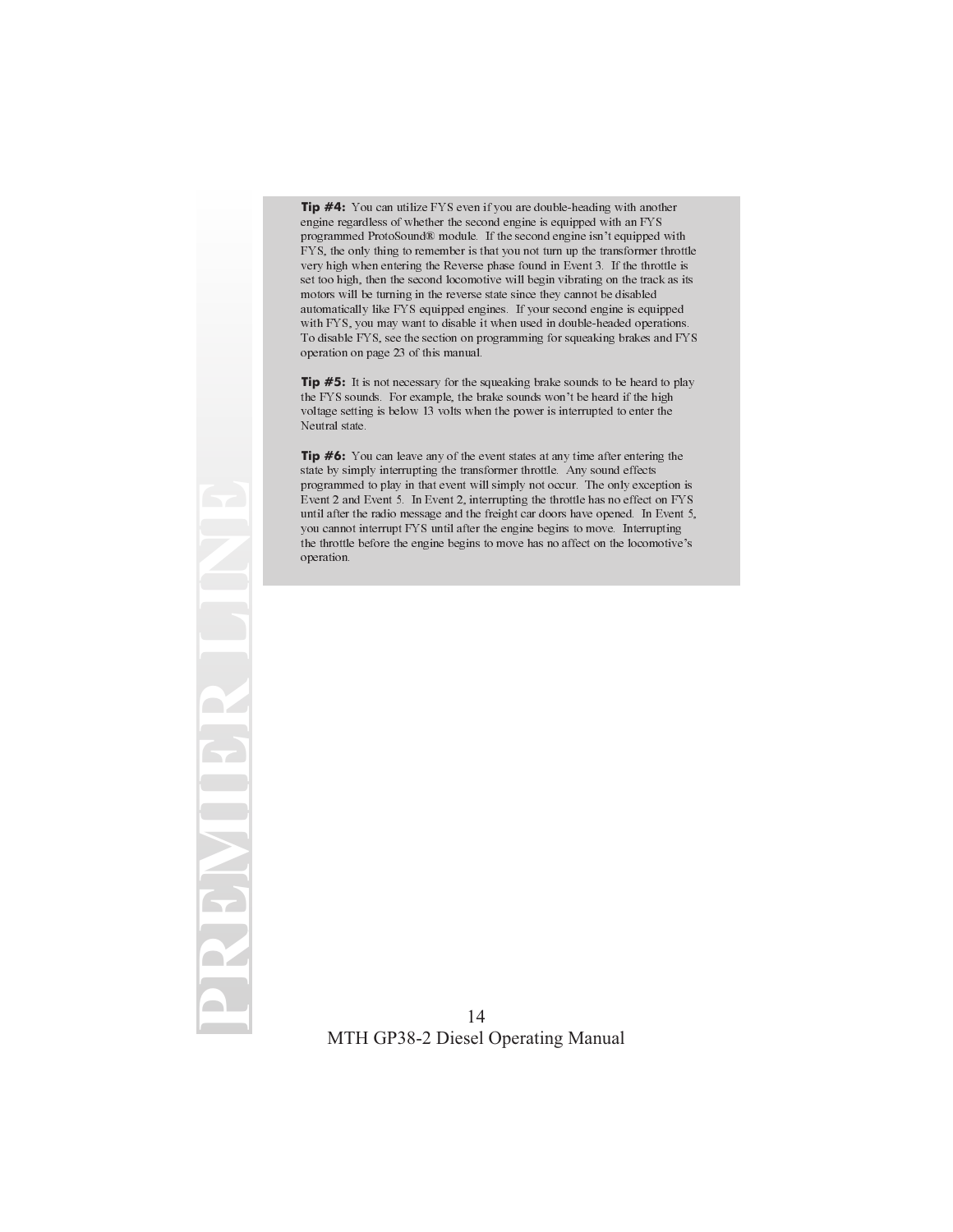# **SELF-RECHARGING BATTERY BACKUP**

ProtoSounds® state-of-the-art design includes a self-recharging battery backup system for improved performance at any speed. The battery ensures that power to the sound system will remain on during directional changes, setting RESET options or when travelling over dirty track and switches. The self-recharging battery backup system is automatically turned on or off whenever track power is turned on or are off. There are no switches needed to enjoy the benefits of the automatic battery backup system.

ProtoSounds® contains a warning alarm if the battery backup system fails to automatically disengage when track power is turned off. Should the backup system fail, you will hear a repeating whistle blast indicating this has occurred. Should this happen, unplug the battery from the ProtoSound® module (to prevent the battery from being run down) and contact MTH for instructions on returning the tender for repair.

#### **REPLACING THE PROTOSOUND® BATTERY**

The ProtoSound® battery (located inside the cab body), is a special NiCad 7-cell, 8.4v battery - NOT the 6-cell, 7.2v battery found in most convenience stores. The 6-cell NiCad is NOT recommended for use with ProtoSound® applications. The battery is continually charged from the track when power is applied and should last for up to five years. In addition, the NiCad battery is a dry battery and should not leak or cause any damage to your locomotive during its lifetime.

If you notice that the sounds seem distorted or garbled at low voltages or become silent when power from the transformer is shut off, the battery may be going bad. Before replacing the battery, you should put the engine in NEUTRAL and leave the transformer throttle set at about 12 volts for 15 minutes. This should temporarily recharge the battery. If the garbled or distorted sounds are reduced, then your battery charge has worn down. You can give your battery a full charge by leaving the engine ON in the NEUTRAL position for 18 hours. (Make sure the smoke unit switch is in the OFF position to prevent harm to the smoke unit wicking).

If you need to replace the battery, replacement ProtoSound® batteries are available from MTH ProtoSound® Electronics at 7020 Columbia Gateway Drive, Columbia, MD 21046. A standard 9v alkaline battery can be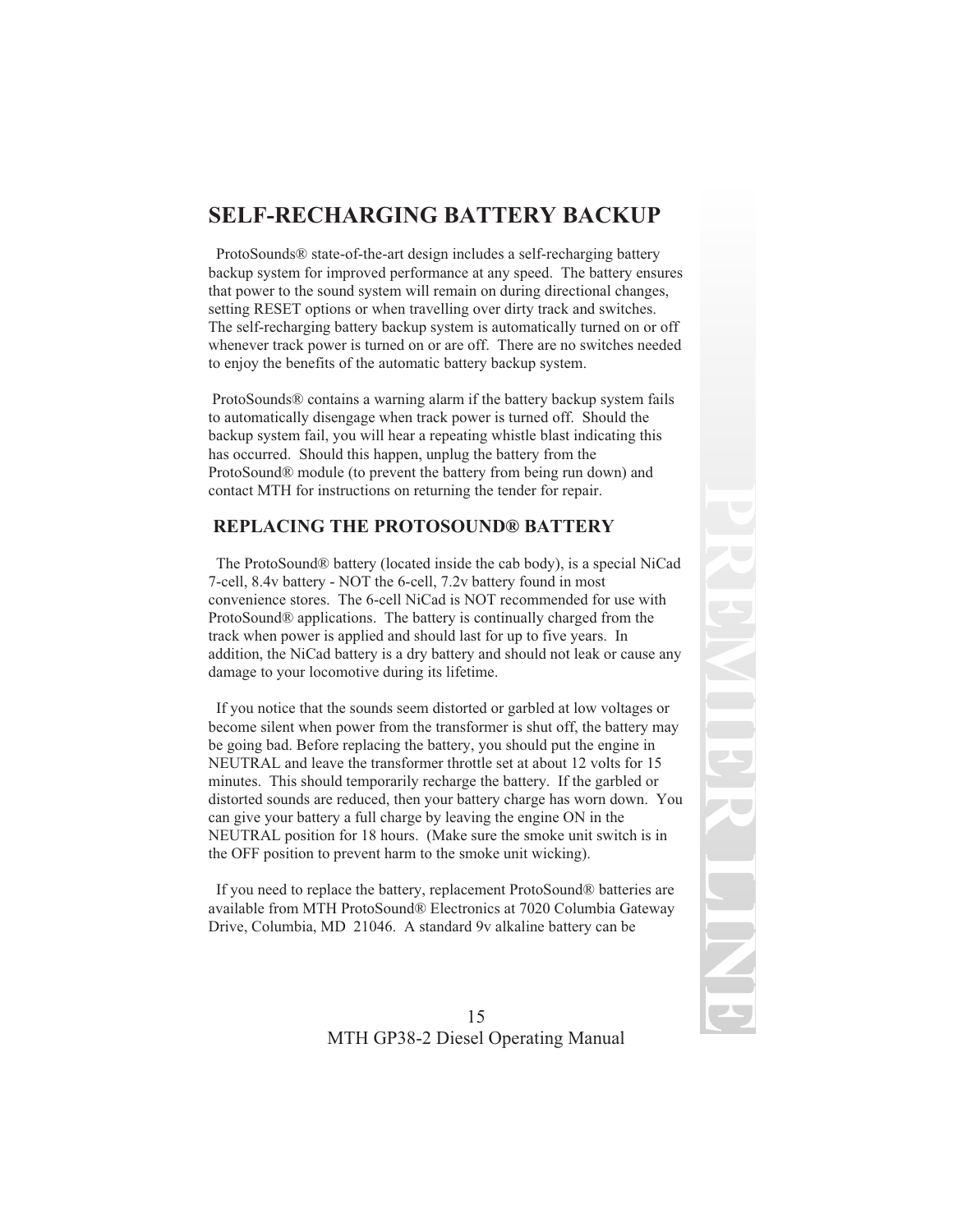substituted as a temporary fix, but since alkaline batteries can't take a charge, it will eventually wear down. Regardless, it should give you a week to a couple of months use while you wait for your replacement ProtoSound® battery to arrive.

## **PROTOSOUND® VOLUME ADJUSTMENT**

Your ProtoSound® system has two types of volume adjustment. A manual turn knob on the bottom of the chassis (See Fig. 4 below) allows you to control all the sounds in the system and a remote control "RESET" option (Option  $# 6$ ), allows you to control the volume level of the engine sounds remotely from the transformer. Turning the volume adjustment knob clockwise will increase the volume and counterclockwise will lower the volume of all sounds; bell, horn, engine sounds, Cab Chatter, etc. For information on operating the RESET volume adjustment option, see the section entitled "Programming ProtoSound RESET Options" on the following pages.



Figure 4: Adjusting The ProtoSound® Volume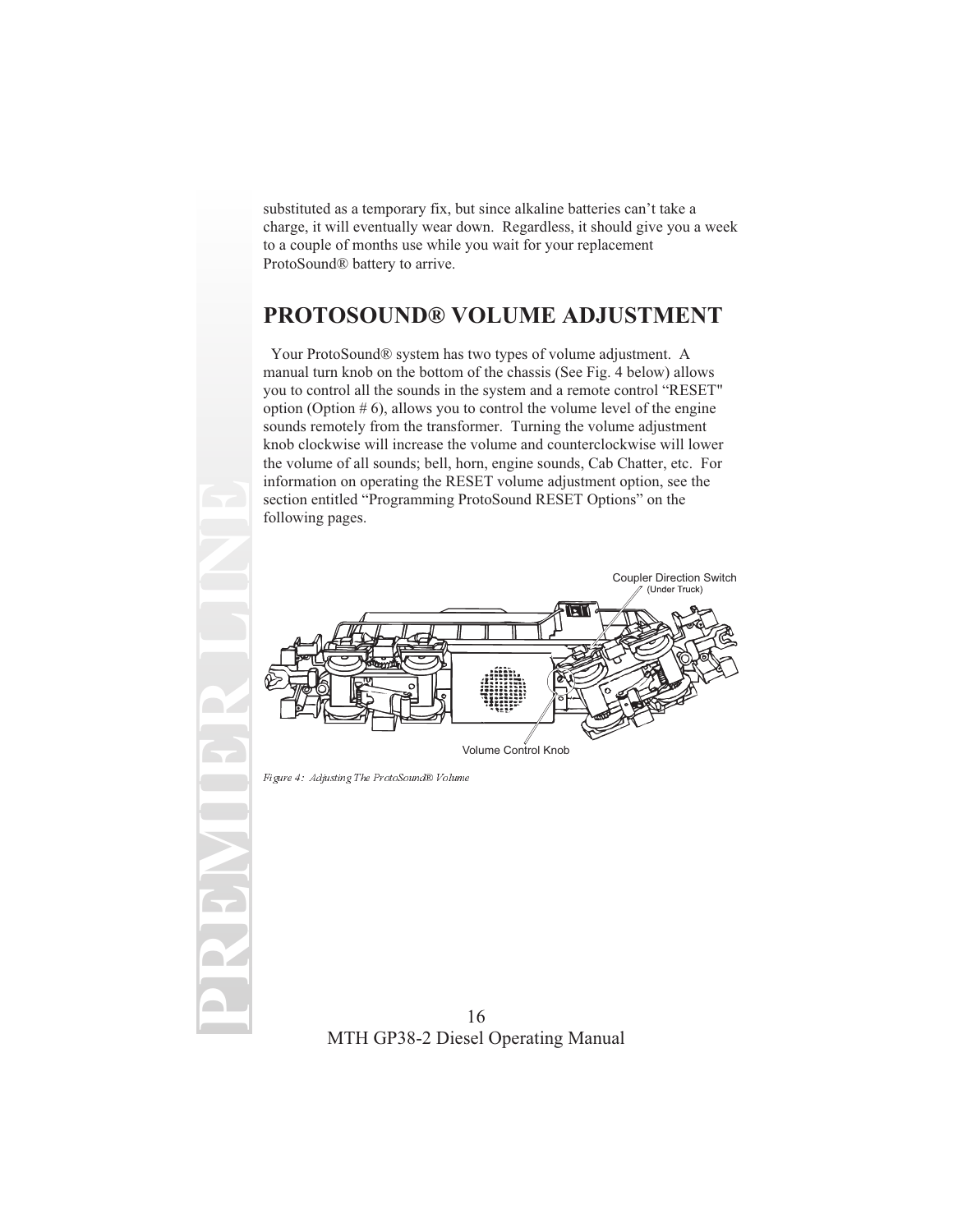# **USING "RESET" TO PROGRAM PROTOSOUNDS®**

As mentioned earlier, there are several programmable options in each ProtoSound®-equipped engine that can be remotely set from any compatible standard AC transformer equipped with a whistle button. For a list of compatible transformers, see the chart on page 33. This hands-off approach gives you unprecedented control of your railroad empire's motive power never before seen in model railroading. Each programmable feature can be accessed whenever your engine is in the RESET state as described earlier on page 5. By following the instructions below you will find the programming easy and straight forward.

### **ENTERING RESET OPTIONS**

ProtoSound® is equipped with a few programmable features that are accessed in the RESET state by moving the transformer throttle up and down between full voltage and low voltage (6 to 8 volts) without shutting the transformer off completely. Each time this is done you advance, one feature at a time, through the available options. An air-release sound is heard each time the throttle is advanced. In addition, there are special sounds to tell you what RESET position you are in.

For example, if you want to select Feature 2, you put the engine in RESET, and move the throttle up and down from full throttle to low two times. After the second advance, you will hear two "clinks" indicating that the computer is now in Feature 2. Advance the throttle again and you will hear three "clinks" for Feature 3. Advance it two more times and you will

hear a "clank" indicating that you are now in Feature 5. Advance the throttle two more times and you will hear a "clank" and two "clinks" indicating Feature 7. ((5 throttle advancements = 1  $clank) + (2 throttle)$ 



advancements =  $2 \text{ clinks}$ ). "Clank + "Clink" + "Clink" = Feature 7. You can advance the throttle as quickly as you like (though you may not hear the air-release sounds) and the computer will still remember the number of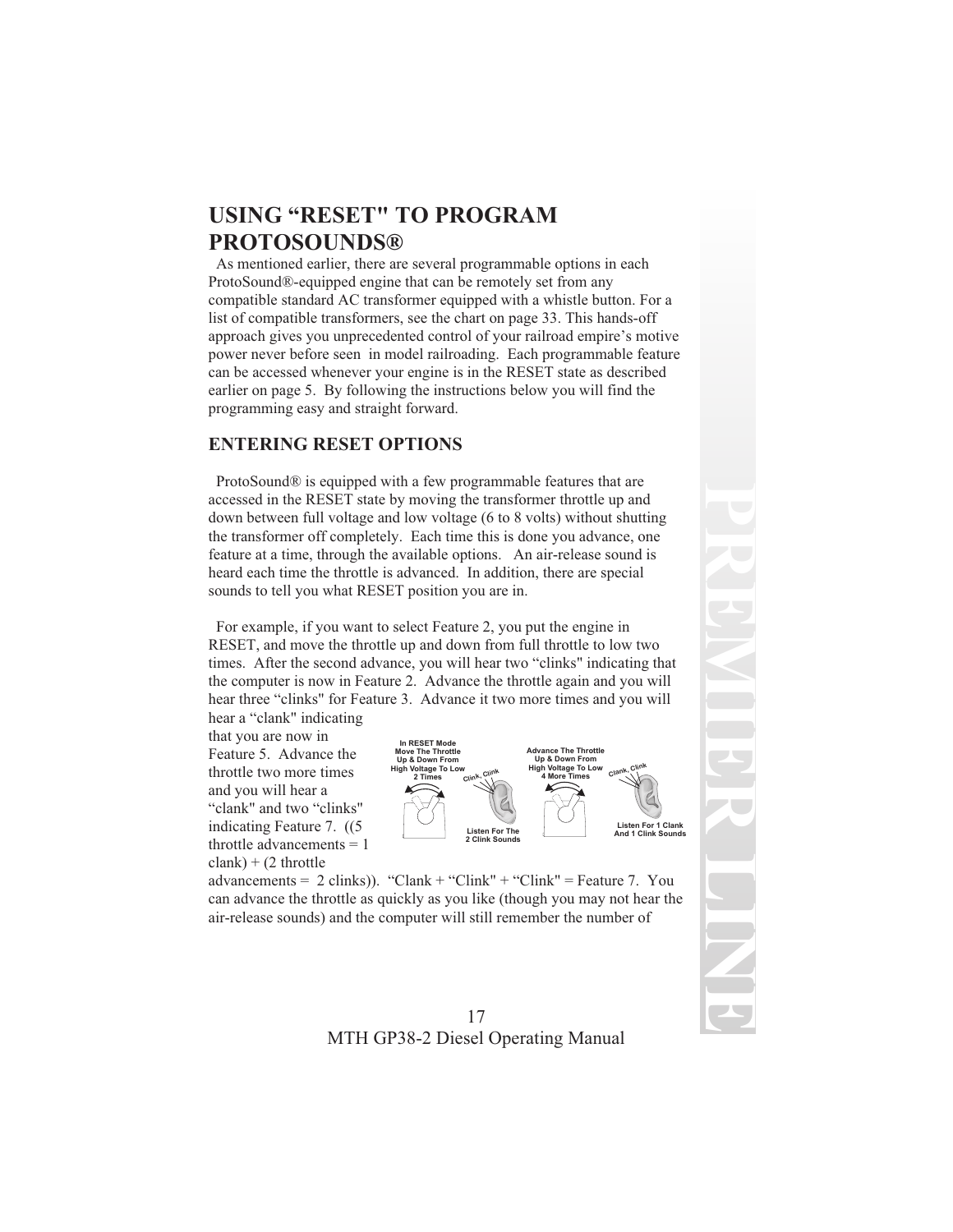times the throttle is advanced by playing back the number of "Clinks" and "Clanks" to confirm the feature you've selected.

#### **SETTING THE ENGINE VOLUME**

Of all the sounds that come with each ProtoSound®-equipped locomotive, the one most often turned down is that of the engine volume because it is the one sound normally heard whenever the engine is running and is what usually can become tiresome to the ear over prolonged running sessions. The volume adjustment is controlled through RESET Feature 6.

To access the feature, advance the transformer throttle to put the engine in RESET. Move the throttle up and down, as described on page 18, 6 times. After you hear the "clank" and "clink" indicating that you are in Feature 6, press the whistle button to select the engine volume level you desire. Pushing the whistle button once will give you full volume, which is the factory setting. Pushing the whistle button a second time will give you 50% volume, pushing it a third time will give you 25% volume and pushing it a fourth time will give you no sound. The microprocessor will immediately play the sound level each time the whistle button is pushed so that you can decide if it is acceptable. You can recycle through the four choices by

simply continuing to press the whistle button.

Once you have decided on the appropriate volume level, turn the transformer throttle off and on again or press the

**PREMIER LINE**



transformer direction switch to lock in your selection. The volume adjustment will remain set at the level you have chosen until you change it again. Regardless of the engine volume setting, the horn, bell, compressor and Cab Chatter sounds will function normally. In fact because only the engine volume is affected by selections in Feature 6, when you select 0 volume, you can still hear the horn, bell and Cab Chatter sounds when the engine is running or in neutral.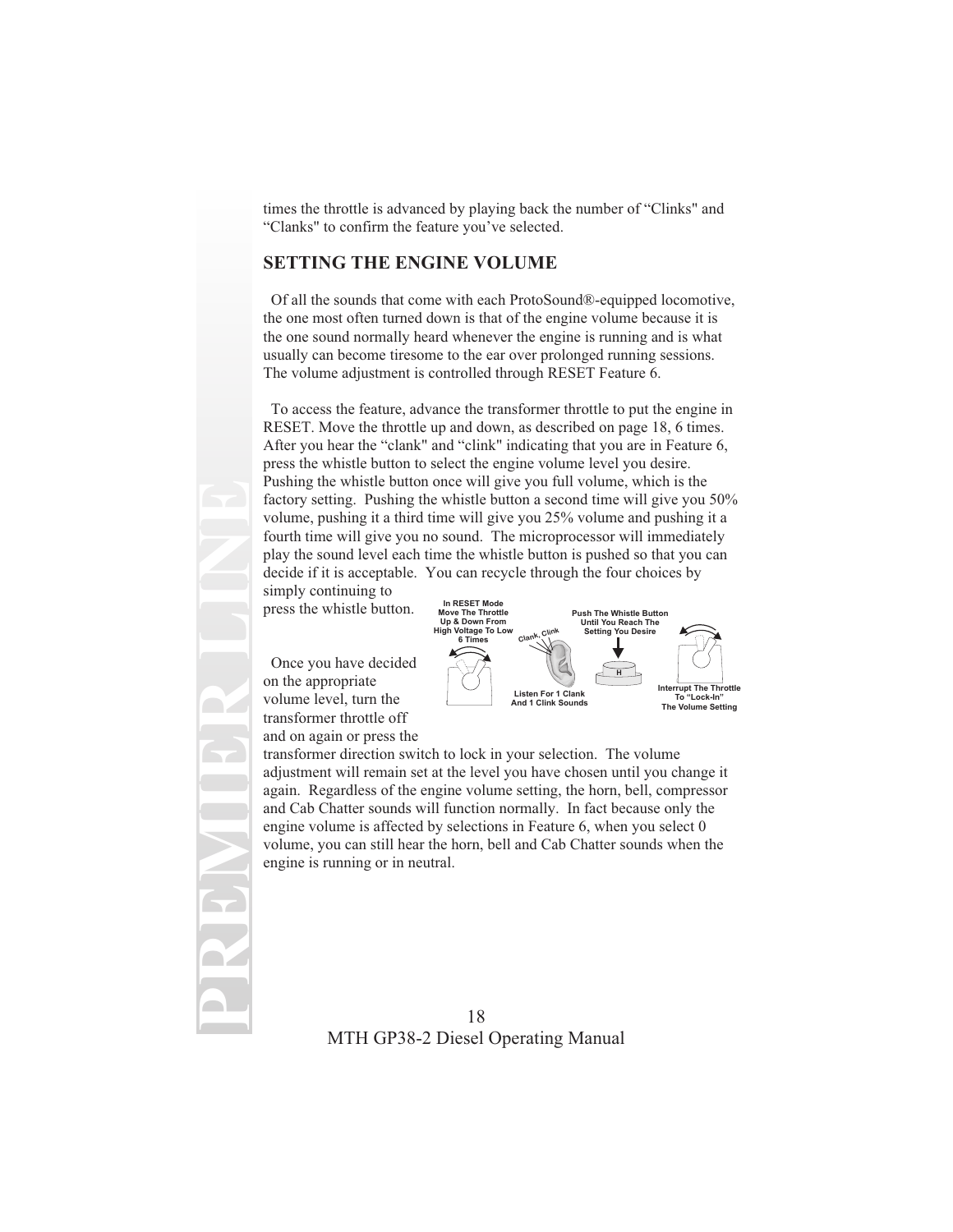#### **PROGRAMMING FOR A SEPARATE BELL BUTTON CONTROLLER**

To operate ProtoSounds® with a separate bell button controller, like the Lionel® No. 5906 bell button, you will need to wire up the controller to your transformer and track as shown in Fig. 5. Once the button is wired, ProtoSounds® comes preprogrammed to allow you to operate the bell by simply pushing the bell button once. To turn the bell off, push the



Figure 5: Wiring Up A Bell Button

button again. If the bell doesn't't function when you press the button, you may need to re-program ProtoSounds® to operate with a separate bell button controller. To do this enter RESET and go to Feature 20. (See the section *Using RESET To Program ProtoSounds®*on page 17.) Once in

Feature 20, press the whistle button and wait for the module to sound a bell ding(s). Continue pushing the whistle button until the module plays back two dings (signifying that the module has been



programmed for a bell button). Simply turn the throttle off and then on again to "Lock-In" the new setting. To reset the computer to its original factory (default) setting (separate bell button operation), repeat the above procedure but keep pushing the whistle button until the computer only responds with one bell ding.

#### **PROGRAMMING FOR SQUEAKING BRAKE OPERATION**

ProtoSounds® can be programmed for squeaking brake operation in three different manners; (1)Squeaking brakes can be activated by bell button control, (2)they can be programmed for continuous operation subject to throttle changes or (3)they can be programmed to be turned off. The default setting is (2) Squeaking brakes are activated for full-time operation as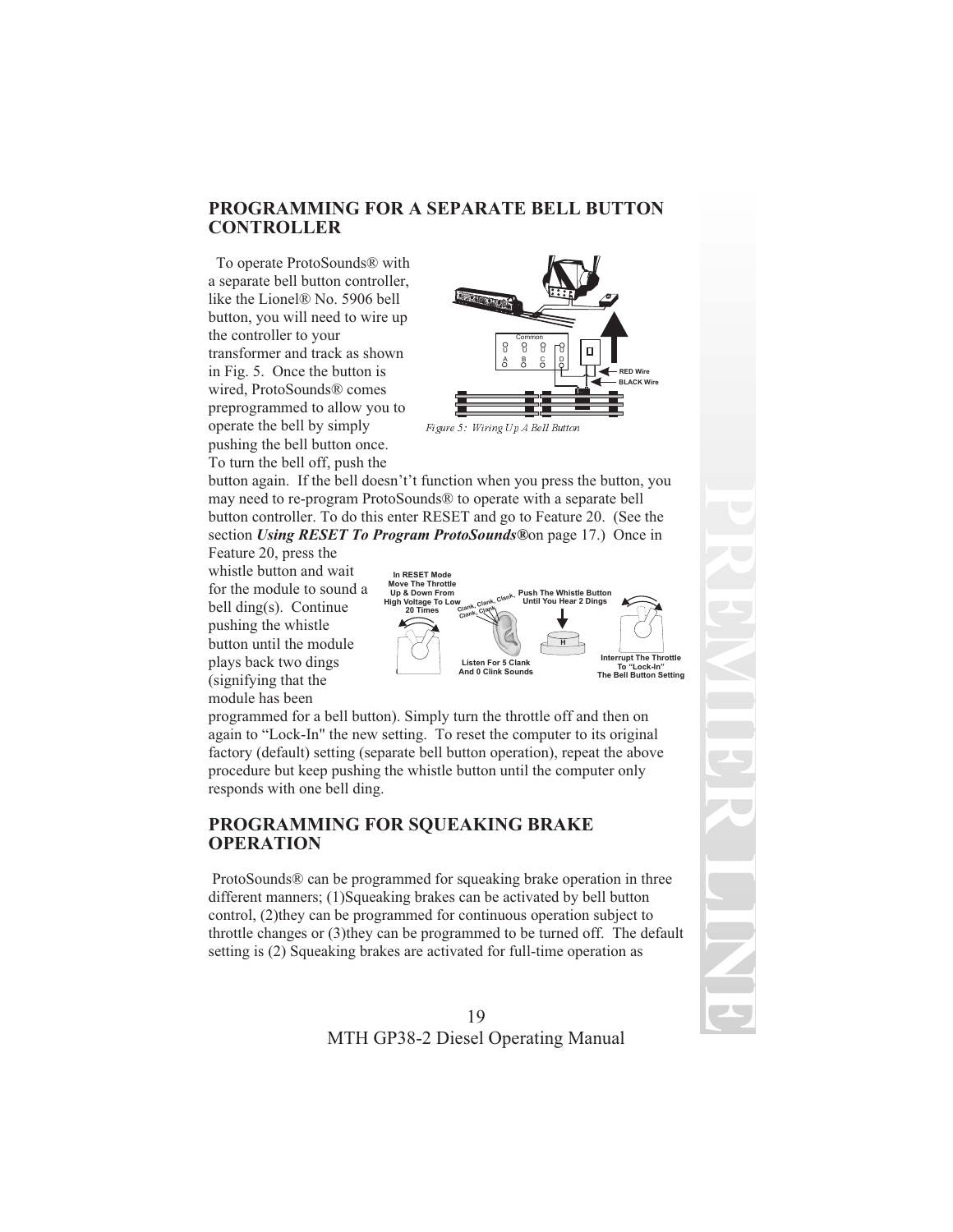described on page 8. To change the default setting, enter RESET and go to Feature 45. (See the section *Using RESET To Program ProtoSounds® on page 17*). Once in Feature 45, press the whistle button and wait for the module to sound a bell ding(s). Continue pressing the whistle button until the module plays back one ding for option 1 - Squeaking brakes are activated by the bell button. Press the whistle button again until the module

plays back two dings for option 2 - squeaking brakes are activated for full-time operation, or press the whistle button again until the module plays back three dings for option 3 -Squeaking brakes off. Once you have



decided on the desired setting, simply turn the throttle off and then on again to "Lock-In" the new setting. To reset the computer to its original factory default setting (option 2 - squeaking brakes are activated for full-time operation), repeat the above procedure but keep pushing the whistle button until the module only responds with two bell dings.

#### **PROGRAMMING FOR HORN IN NEUTRAL OPERATION**

If you are operating your engine with a separate bell button and want to blow your horn when your engine is in neutral, you will need to program ProtoSounds® to do so as the factory setting only allows the horn to blow in

forward or reverse. To do this, enter RESET and go to Feature 25. (See the section *Using RESET To Program ProtoSounds®* on page 17.) Once in Feature 25, press the transformer whistle button and wait for ProtoSounds® to sound a bell ding(s). Continue pressing the whistle

**PREMIER LINE**

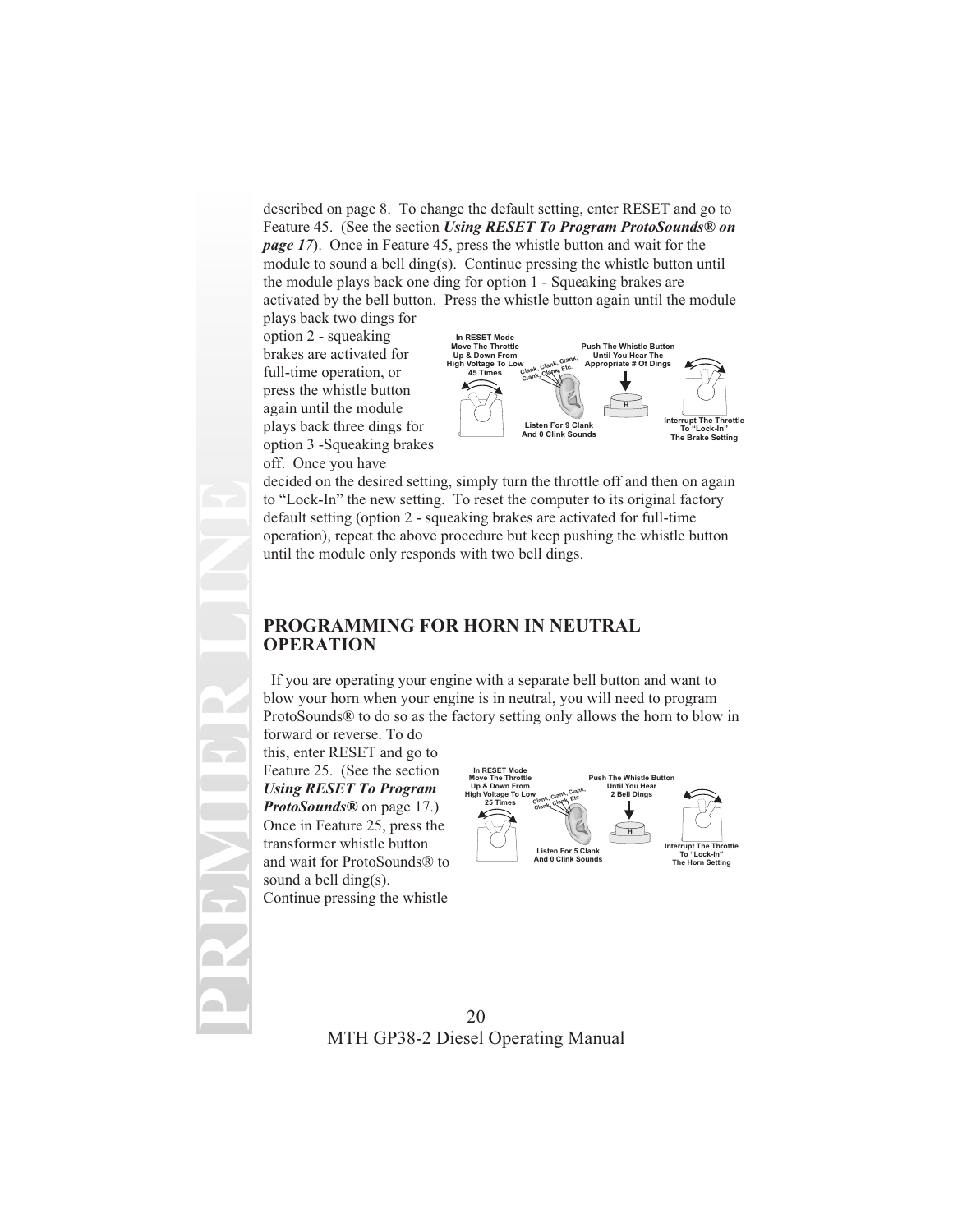button until ProtoSounds® sounds two bell dings (signifying that ProtoSounds® has been programmed to sound the horn in neutral). Turn the throttle off and then on again to "Lock-In" your selection. Now, whenever you are in neutral, you can blow the horn with the transformer whistle button. To reset ProtoSounds<sup>®</sup> to its original factory setting of no horn in neutral, repeat the above procedure but keep pressing the whistle button in Feature 25 until ProtoSounds® only dings once instead of twice.

*Note: When "Whistle In Neutral" is set, the bell will only operate with a separate bell button and the horn will not sound in neutral if the transformer throttle setting is over 11 volts. At 11 volts or higher, ProtoSounds® may arm the coil coupler for operation whenever the whistle button is pressed and the engine is in neutral.*

### **PROGRAMMING FOR PROTOCOUPLER OPERATION**

ProtoSounds® comes with a RESET feature that allows the operator to remotely turn off the ProtoCoupler™ functions. This is especially useful when double or tripleheading ProtoSound® equipped engines since every engine equipped with a ProtoCoupler™ will fire



when prompted to by the operator. By turning off the ProtoCoupler™ operation on certain engines, you can fire the couplers open on the other engines without uncoupling the engines from each other. To turn the ProtoCoupler™ function off, enter RESET and go to Feature 10. (See the section on *Using RESET To Program ProtoSounds®* on page 17.) Once in Feature 10, press the transformer whistle button and wait for ProtoSound® to sound a bell ding(s). Continue pressing the whistle button until ProtoSounds® sounds two bell dings (signifying that the ProtoCoupler™ option has been turned off). Simply turn the transformer throttle off and then on again to lock in the new setting.

#### **PROGRAMMING FOR SQUEAKING BRAKES AND FYS OPERATION**

ProtoSounds® is equipped with a RESET setting to turn off the Freight Yard Proto-Effects (FYS) features. This is especially useful if you are double-heading engines that are both equipped with FYS. You may not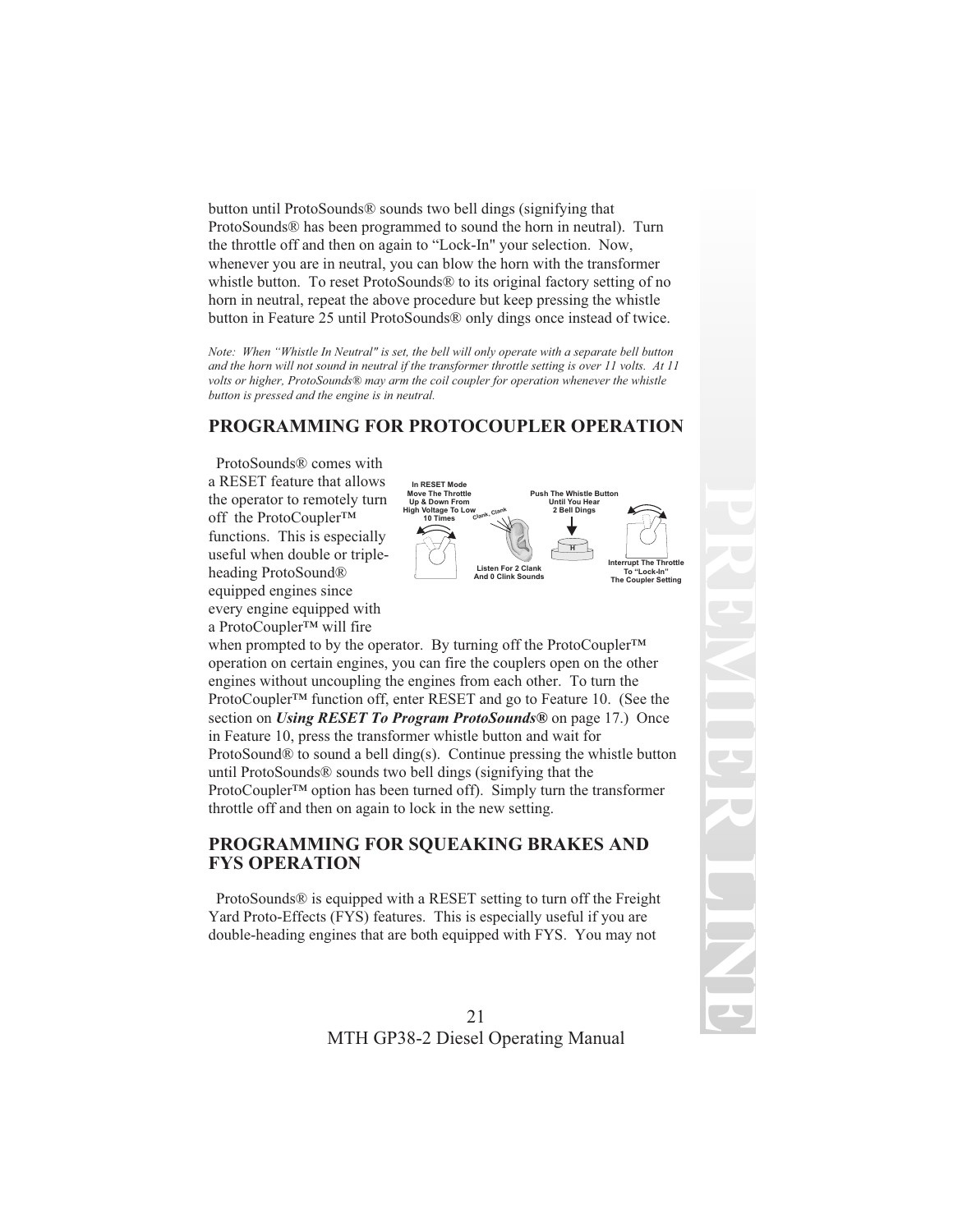want to stop at a yard and have both engines playing their FYS sound effects. To turn off FYS, enter RESET and go to Feature 28. (See the section on *Using RESET To Program ProtoSounds®* on page 17).

Once in Feature 28, press the transformer whistle button and wait for



ProtoSounds® to sound a bell ding(s). Continue pressing the whistle button until ProtoSounds® sounds two bell dings (signifying that the FYS features have been turned off). Simply turn the transformer throttle OFF and then ON again to lock in the new setting. To reset ProtoSounds® to its original factory setting of FYS on, repeat the above procedure but keep pressing the whistle button in Feature 28 until ProtoSounds® only dings once instead of twice.

### **ACTIVATING REMOTE LOCK-OUT CONTROL**

ProtoSound® equipped engines feature a RESET setting that allows the operator to remotely "lock" the engine into forward, neutral or reverse. This is especially useful on layouts that feature "blocked" track sections. The lockout feature comes from the factory in the OFF position, meaning it is not active when you first take the engine out of the box. This is done to prevent novice operators from accidentally locking their engine into forward, neutral or reverse and then mistakenly thinking that the engine's electronics have failed. To activate the Remote Lockout Control setting, go to RESET Feature 40 (See the section entitled *Using RESET To Program*

*ProtoSounds®* on page 17). Once in Feature 40, press the transformer whistle button and wait for ProtoSounds® to sound a bell ding. Continue pressing the whistle button until ProtoSounds® sounds two bell dings signifying that the Remote Lockout Control has been selected.

**PREMIER LINE**

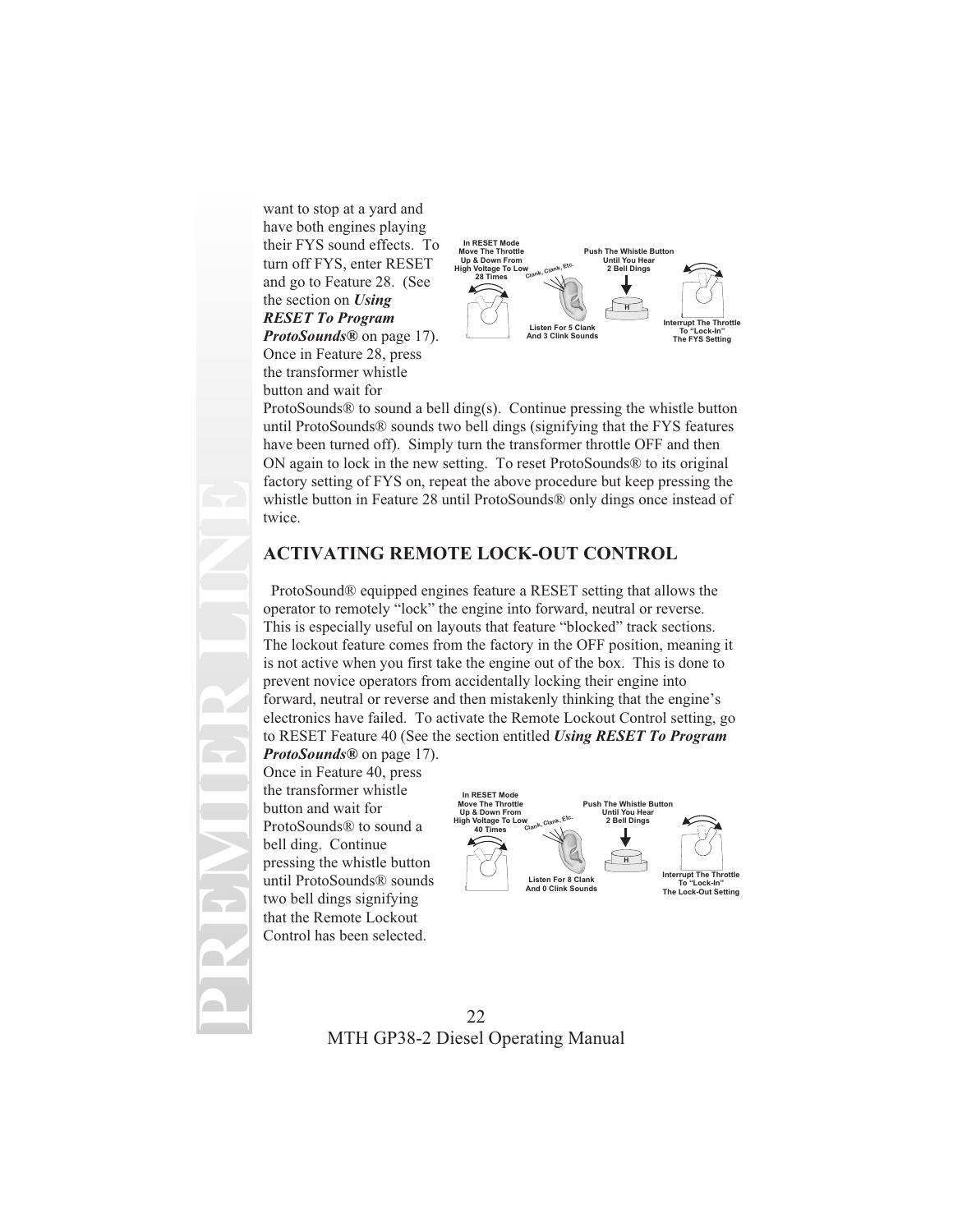To lock in the setting, simply turn the throttle all the way off and then back on again. To turn the Remote Lockout Control setting back off, go back to Feature 40 and press the whistle button until only one bell ding sounds. To lock in the setting, simply turn the transformer throttle off and then back on again. Alternatively, you can go to RESET Feature 18 to reset all ProtoSound® features back to their original factory defaults including Remote Lockout Control.

### **RESETTING ALL PROTOSOUND OPTIONS TO FACTORY DEFAULTS**

ProtoSounds® is equipped with a RESET feature (Feature 18) that resets all programmable options back to their original factory settings. This is a useful feature if you find your engine not operating the way you think it



should and don't want to take the time to check each RESET feature one at a time. To reset all the RESET features back to their original factory settings, enter RESET and go to Feature 18. (See the section entitled *Using RESET To Program ProtoSounds®* on page 17). Once in Feature 18, press the transformer whistle button and wait for ProtoSounds® to sound a garbled bell sound. Then interrupt the throttle to enter forward.

### **TURNING OFF CAB CHATTER SOUNDS**

"Cab Chatter" sounds occur in the neutral position every 2 to 30 seconds. There are four "Chatter" messages which play at random times. This helps to eliminate repetitive and boring messages. While the sounds are selected to play randomly by the unit's computer, there is no guarantee that you won't hear the same message repeated twice or more times. If you don't want to hear the Cab Chatter sounds, they can be turned off through Feature 23. To turn off the Cab Chatter sounds, enter RESET and go to Feature 23. (See the section *Using RESET To Program ProtoSounds®* on Page 17.) Once in Feature 23, press the transformer whistle button and wait for ProtoSounds® to sound a bell ding(s). Continue pressing the whistle button until ProtoSounds® sounds two bell dings (signifying that the module has been programmed to turn the Cab Chatter off). Simply turn the transformer throttle off and then on again to lock in your selection. To turn the Cab Chatter sounds back on again, repeat the above process, but keep pressing the transformer whistle button in Feature 23 until ProtoSounds® only sounds one bell ding.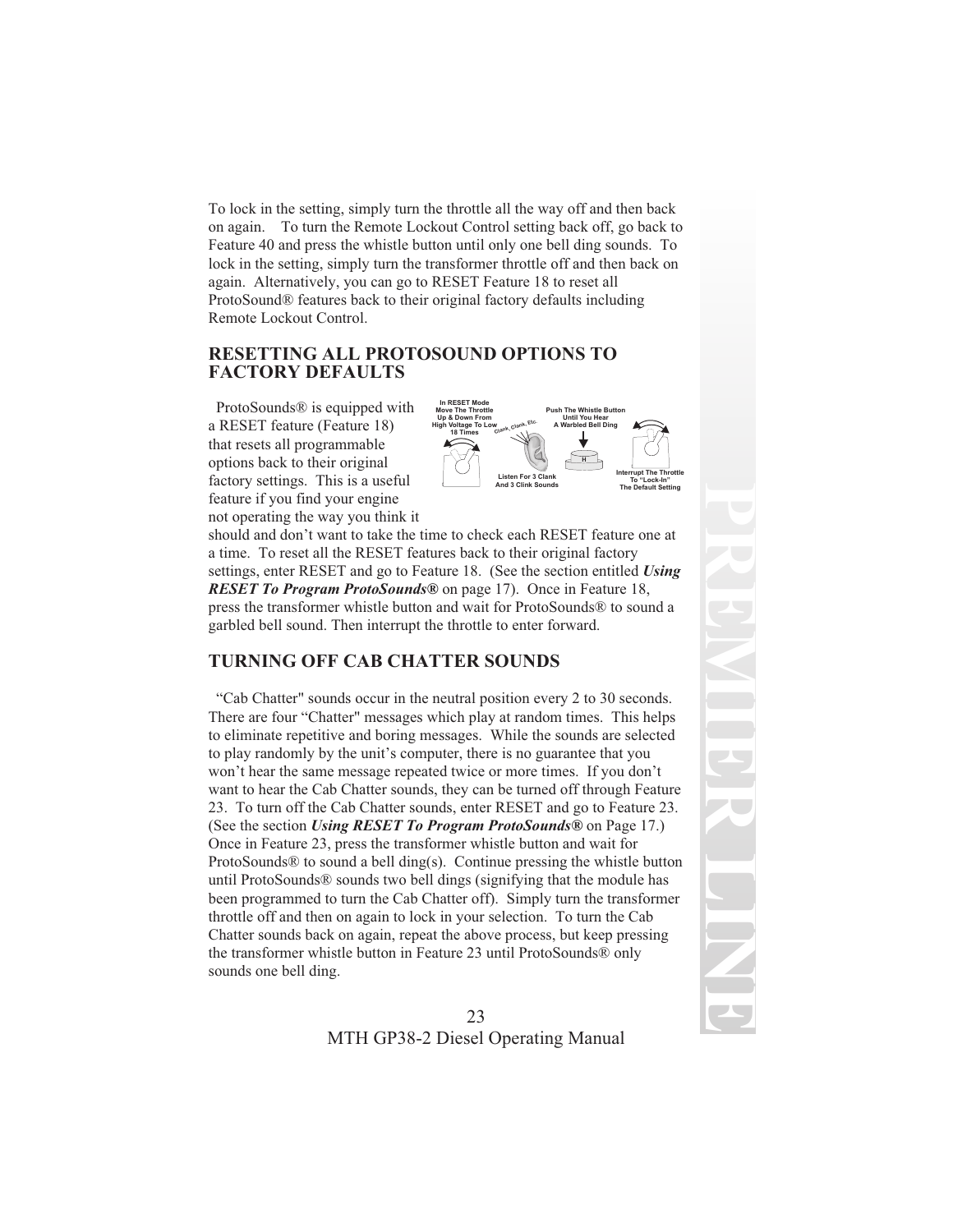# **REVERSE UNIT LOCK-OUT OPERATION**

ProtoSounds® unique design eliminates the need for a lock-out switch on the locomotive by allowing the customer to lock the engine into any directional state (forward, neutral or reverse) from the transformer. This will allow users to run the engine on layouts equipped with block signals or stop stations which would normally cycle the engine back into neutral. The feature must be first turned on by accessing RESET Feature 40 (See page 23).

#### **LOCKING THE ENGINE INTO FORWARD OR REVERSE**

To lock the engine into Forward or Reverse, use the transformer throttle to enter Forward or Reverse (whichever state you want to lock the engine into) and while the engine is moving press the whistle button. WHILE THE HORN IS BLOWING TURN THE THROTTLE OFF AND THEN LET GO OF THE WHISTLE BUTTON. After about one second, you will hear a short horn blast. QUICKLY TURN THE THROTTLE BACK ON AGAIN. Your engine is now locked into Forward or Reverse and it will remain so until you unlock the engine, even if you wait a year to run your engine again.

### **UNLOCKING THE ENGINE**

**PREMIER LINE**

Unlocking the engine is a similar procedure. WHILE THE ENGINE IS MOVING, PRESS THE WHISTLE BUTTON. WHILE THE HORN IS BLOWING, TURN THE THROTTLE OFF AND THEN LET GO OF THE WHISTLE BUTTON. After three seconds without power you will hear one chime of the RESET bell. TURN ON THE POWER AGAIN. Your engine is now in RESET and will operate normally once you interrupt power and enter the forward direction.

### **LOCKING THE ENGINE INTO NEUTRAL**

To lock the engine into the NEUTRAL position, PUT THE ENGINE IN NEUTRAL AND WITH THE THROTTLE STILL ON, PRESS THE WHISTLE BUTTON. WHILE THE WHISTLE BUTTON IS BEING PRESSED, TURN OFF THE THROTTLE AND LET GO OF THE WHISTLE BUTTON. After about one second, you will hear a short blast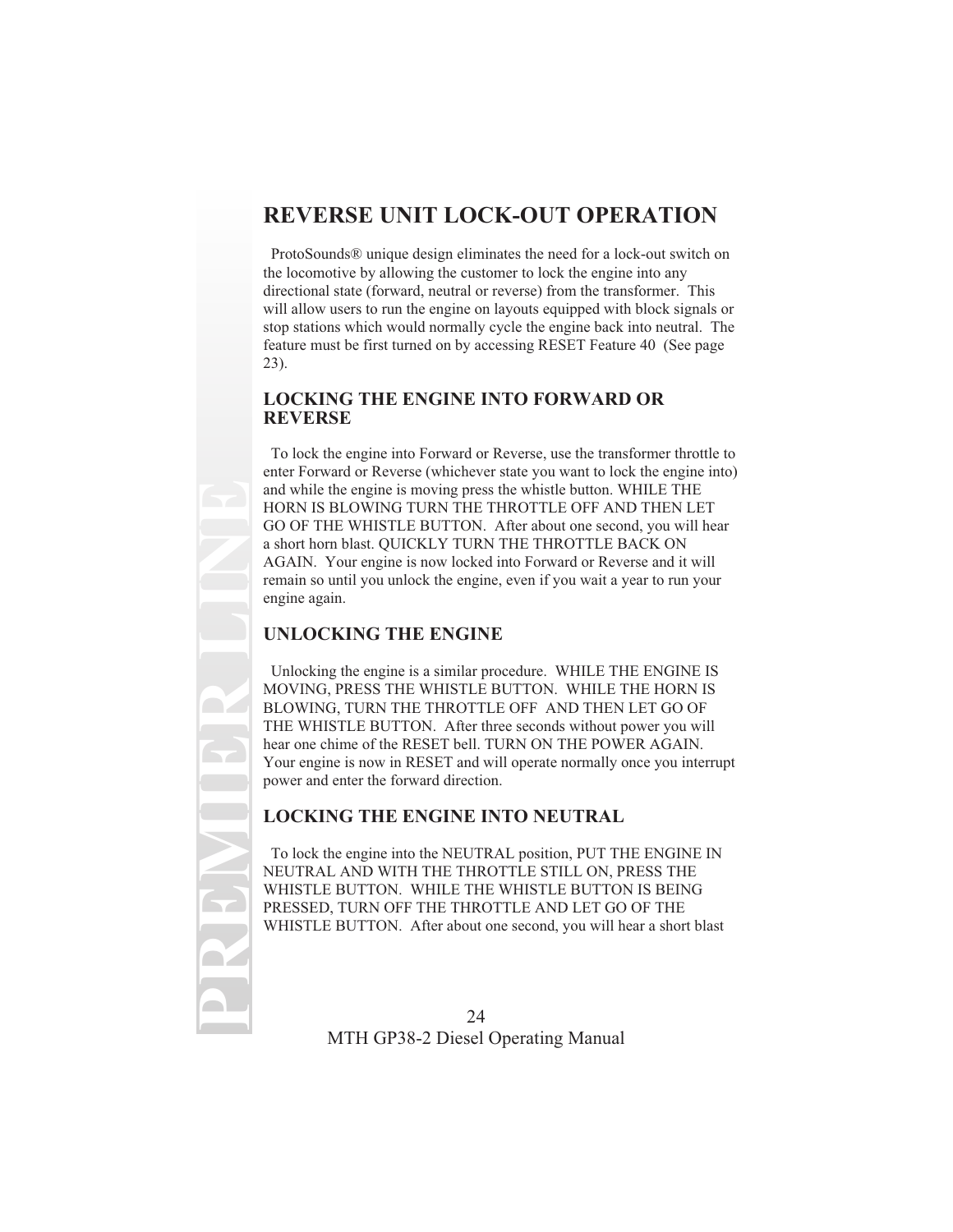#### of the horn. QUICKLY TURN THE POWER BACK ON AGAIN. Your engine is now locked into NEUTRAL.

*NOTE: When locking the engine in the Forward or Reverse positions, the whistle button will blow the whistle. But when locking the engine into the NEUTRAL position, the whistle button may turn on or off sounds of the bell, coupler arming or coupler firing depending on the transformer throttle voltage settings prior to the user's attempt to lock out the engine. Remember, the whistle doesn't blow in NEUTRAL (unless you programmed it to do so using Feature 25. See page 20 for details), only the bell rings or the coupler operates in NEUTRAL. While it doesn't make any difference on how the lockout function operates, you may hear one of the three different NEUTRAL-activated sounds.*

To unlock the engine from the NEUTRAL position, follow the process to unlock the engine in the Forward or Reverse directions above.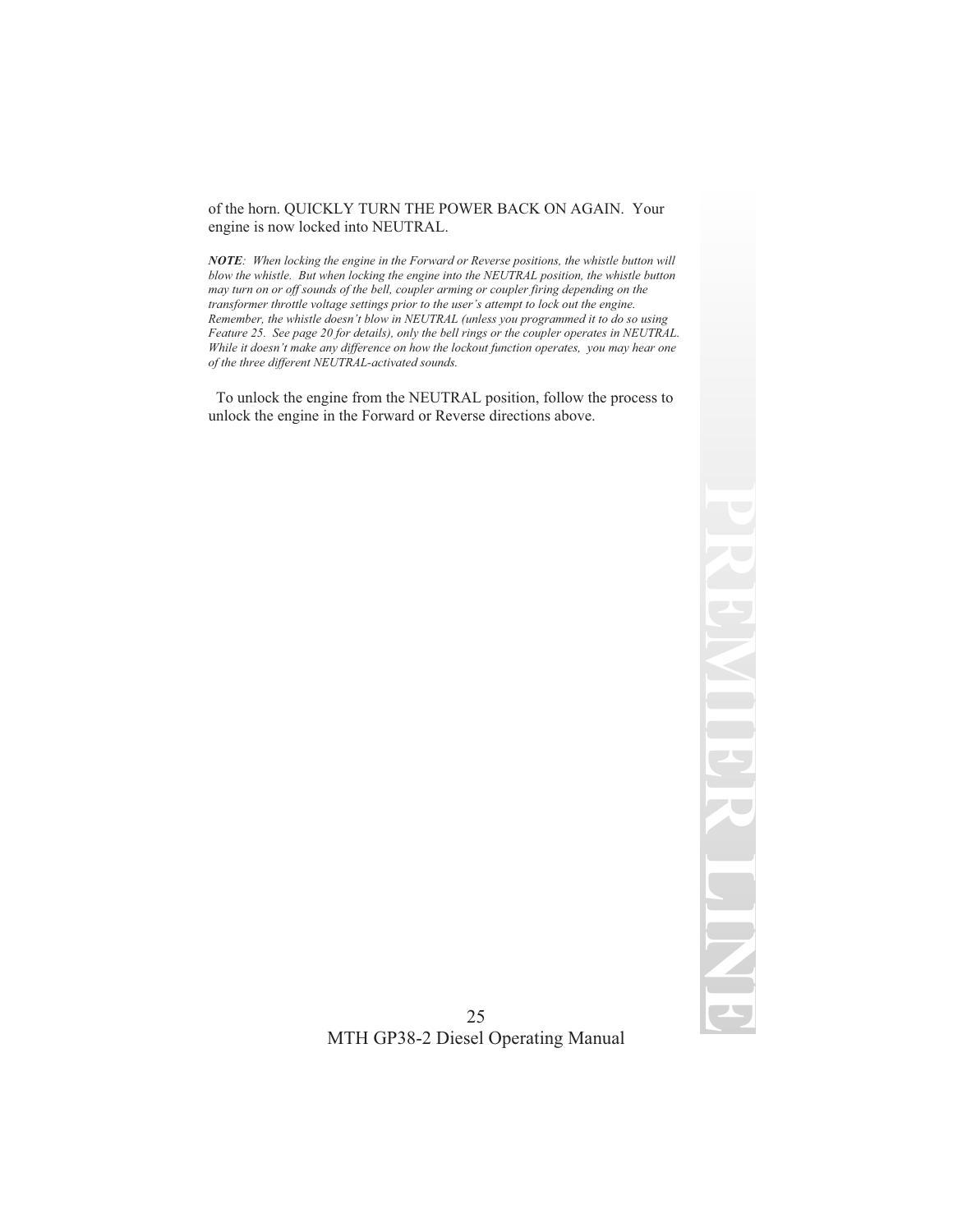## **OIL & LUBRICATION INSTRUCTIONS**

In order for the engine to perform correctly and quietly, it is important that the chassis be lubricated before operation. Lubrication should include all



Figure 6: Lubricating The Locomotive Chassis

gears, axles and pickup rollers to prevent them from squeaking. Use light household oil and wheel bearing grease and follow the lubrication points marked "L and G" in Fig. 6 above.

The locomotive's internal gearing has been greased at the factory and shouldn't need additional grease until after 50 hours of operation or one year whichever comes first. Grease can be added by inserting grease into the gear box inside the locomotive chassis. In order to access the gear box, the cab must be removed from the chassis by unscrewing the four chassis screws as seen in Figure 8 on page 28. Once the cab is removed, the trucks can be removed by unscrewing the truck block/motor mount screw located on the underside of the drive trucks (See Figure 7). Grease can then be applied into the gear box using a grease tube dispenser.



Figure 7: Removing the locomotive chassis

26 MTH GP38-2 Diesel Operating Manual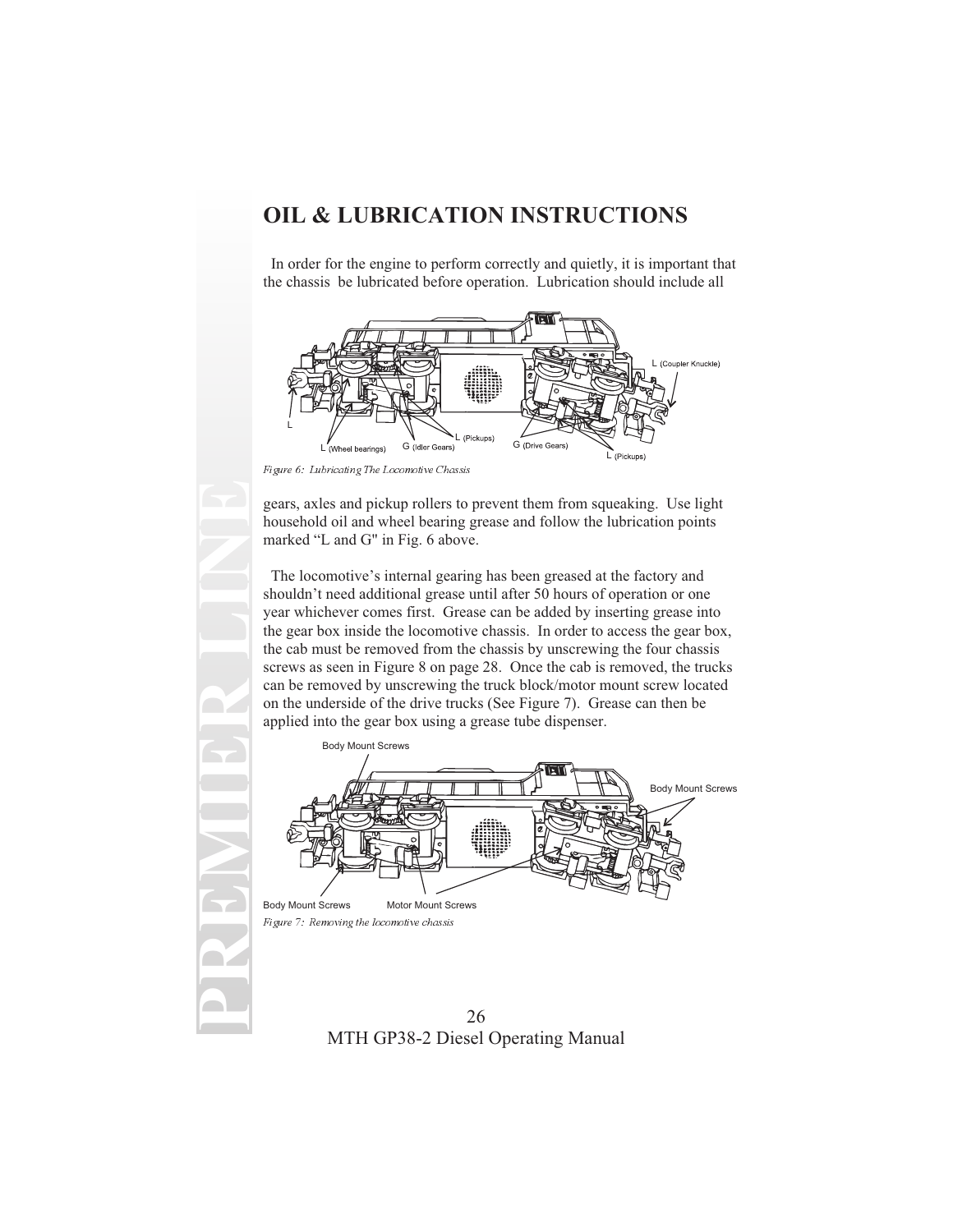Periodically, check the locomotive wheels and pickups for dirt buildup as this can significantly affect the engine's ability to perform properly. Dirty track and dirty wheels can cause both poor electrical contact as well as poor traction, especially on elevated track sections. Finally, dirt and oil build up can prematurely wear out the neoprene traction tires.

# **TRACTION TIRE REPLACEMENT INSTRUCTIONS**

Your locomotive is equipped with two neoprene rubber traction tires on the middle axle of each drive truck. While these tires are extremely durable and long-lasting there may arise a time where they will need to be replaced. Should this occur, you will need to remove the trucksides from the trucks in order to slip the new tire over the grooved drive wheel. The trucksides are screwed directly into the truck and can be unscrewed from the underside of the truck without requiring that the truck be removed from the chassis.

Before the new tire can be installed, you must make sure the old tire has been completely removed from the groove in the drive wheel. Use a razor blade or small flatblade screwdriver pry away any remains left from the old



Figure 8: Removing The Body From The Chassis

tire that may still be in the drive wheel groove. Once the old tire has been completely removed, slip the new tire onto the wheel. You may find it useful to use two small flatblade screwdrivers to assist you in stretching the tire over the wheel. Be careful to avoid twisting the tire when stretching it over the wheel. If a twist occurs, the tire will have to be removed and reinstalled or a noticeable wobble in your engine will occur when operating the locomotive. In addition, it is important to make sure that the tire is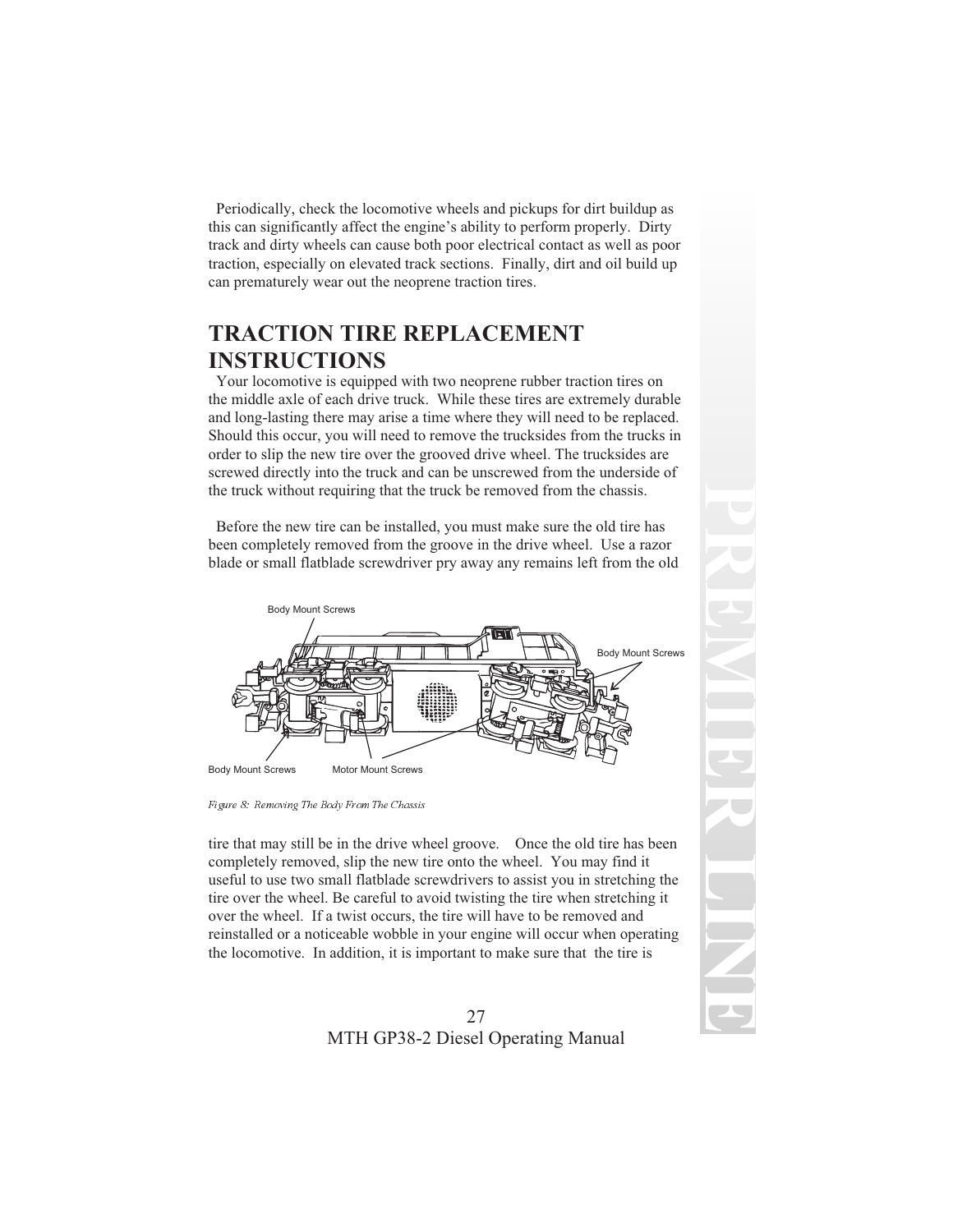fully seated inside the groove. Any portion of the tire extending out of the groove can cause the engine to wobble. A razor blade can be used to trim away any excess tire that doesn't seat itself inside the groove properly.

Replacement tires are available directly from MTH Electric Trains.

# **HEADLIGHT REPLACEMENT**

**PREMIER LINE**

The locomotive's headlights are controlled by constant voltage circuits inside the locomotive body. The headlight(s) can be easily removed from its lampholder should the bulb expire. To remove the bulb, follow the body removal instructions found in the Lubrication section on the proceeding pages. Once the cab has been separated from the chassis, gently unplug the bulb's wire harness from the socket on the constant voltage circuit. Replacement bulbs are available directly from MTH Electric Trains.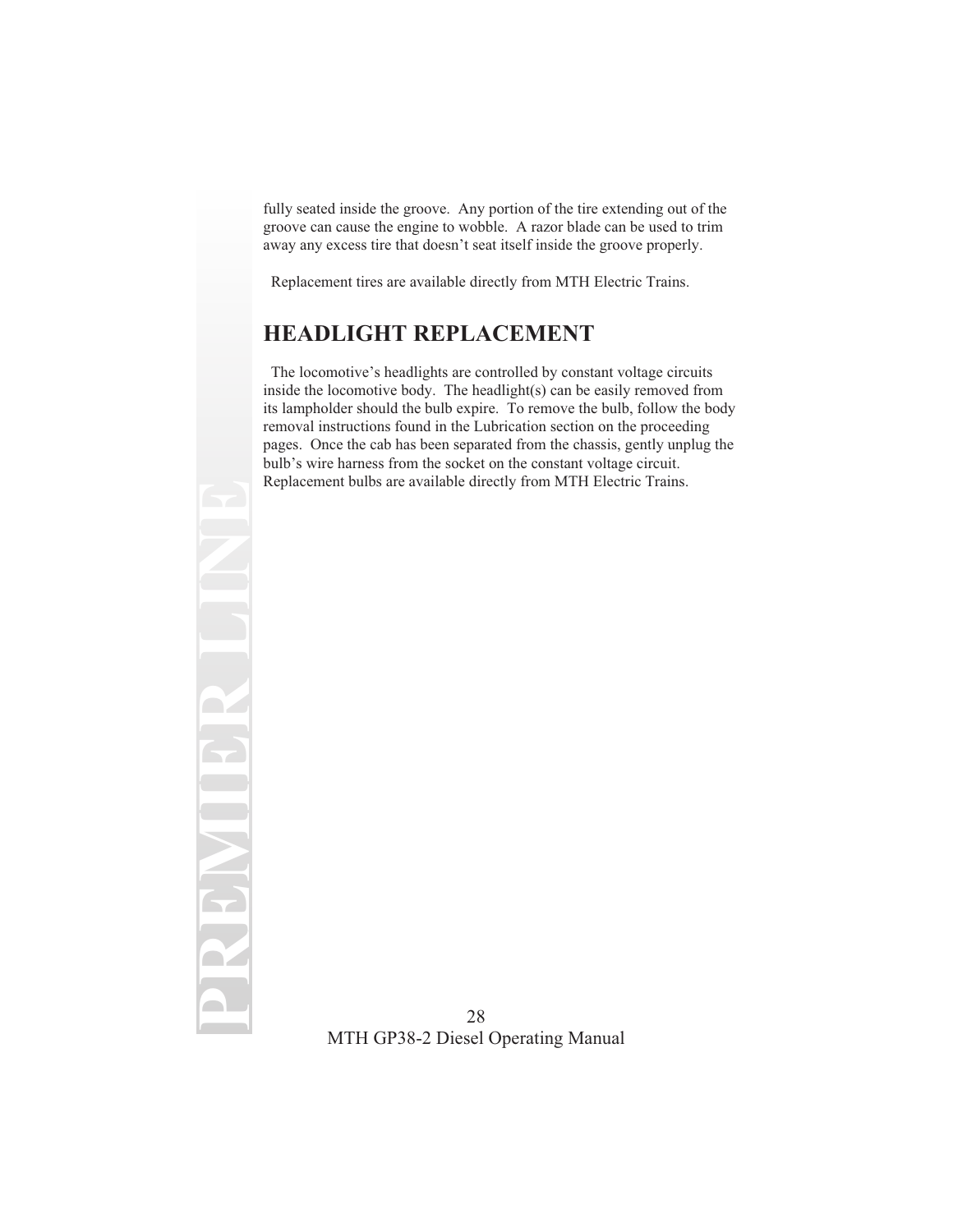# **TROUBLE SHOOTING** *PROTOSOUND®* **PROBLEMS**

Although ProtoSound® has been designed and engineered for ease of use, some questions may arise during initial operation. The following table should answer most questions. If you find that your problem can't be resolved with this manual, contact MTH ProtoSound® Electronics (7020 Columbia Gateway Drive, Columbia, MD 21046, 410-381-2580) for additional assistance.

| <b>HORN PROBLEMS</b>                                                               | <b>REMEDY</b>                                                                                                                                                                                                                                                                                                                                                                                                                                                                 |
|------------------------------------------------------------------------------------|-------------------------------------------------------------------------------------------------------------------------------------------------------------------------------------------------------------------------------------------------------------------------------------------------------------------------------------------------------------------------------------------------------------------------------------------------------------------------------|
| The horn seems distorted at low voltages.                                          | Your battery may be undercharged or dead. Try<br>recharging the battery as explained in the battery<br>sections                                                                                                                                                                                                                                                                                                                                                               |
| When I press the whistle button, the bell comes on<br>instead                      | You are trying to operate the horn in neutral. The horn<br>will only operate in Forward or Reverse unless you<br>program ProtoSounds through Feature 25. See the<br>instructions in the section entitled "Using RESET to<br>Program ProtoSounds". Also check the transformer<br>wirina.                                                                                                                                                                                       |
| I can't get the horn to blow when I press the whistle<br>button                    | You may be pressing the whistle button too quickly.<br>Most older AC transformers contain a two-step whistle<br>button that releases a DC signal onto the track. It is<br>this DC signal that tells the horn to blow. However,<br>because the signal is weaker when the whistle button<br>is depressed fully, the ProtoSound circuit may not<br>recognize the signal. Try pressing the whistle button<br>slower, taking approximately 1 second to fully depress<br>the button |
| <b>BELL PROBLEMS</b>                                                               | <b>REMEDY</b>                                                                                                                                                                                                                                                                                                                                                                                                                                                                 |
|                                                                                    |                                                                                                                                                                                                                                                                                                                                                                                                                                                                               |
| When I press the whistle button to activate the bell, the<br>horn sounds.          | You are trying to ring the bell in Forward or Reverse.<br>The bell only operates in Neutral unless you have<br>programmed ProtoSounds to recognize a separate bell<br>button                                                                                                                                                                                                                                                                                                  |
| When I press the whistle button to activate the bell, I<br>arm the coupler.        | Reduce the voltage on the transformer before pressing<br>the whistle button to activate the bell. The bell will only<br>come on at 8 volts or less                                                                                                                                                                                                                                                                                                                            |
| When I press the whistle button to activate the bell, the<br>bell only rings once. | You are trying to ring the bell in RESET instead of<br>neutral. Interrupt the power twice to enter Neutral, set<br>the voltage at 8 volts or less and press the whistle<br>button to activate the bell                                                                                                                                                                                                                                                                        |
| I can't get the bell to ring when I press the whistle<br>button                    | You may be pressing the whistle button too quickly.<br>See the 3rd remedy in the horn section above.                                                                                                                                                                                                                                                                                                                                                                          |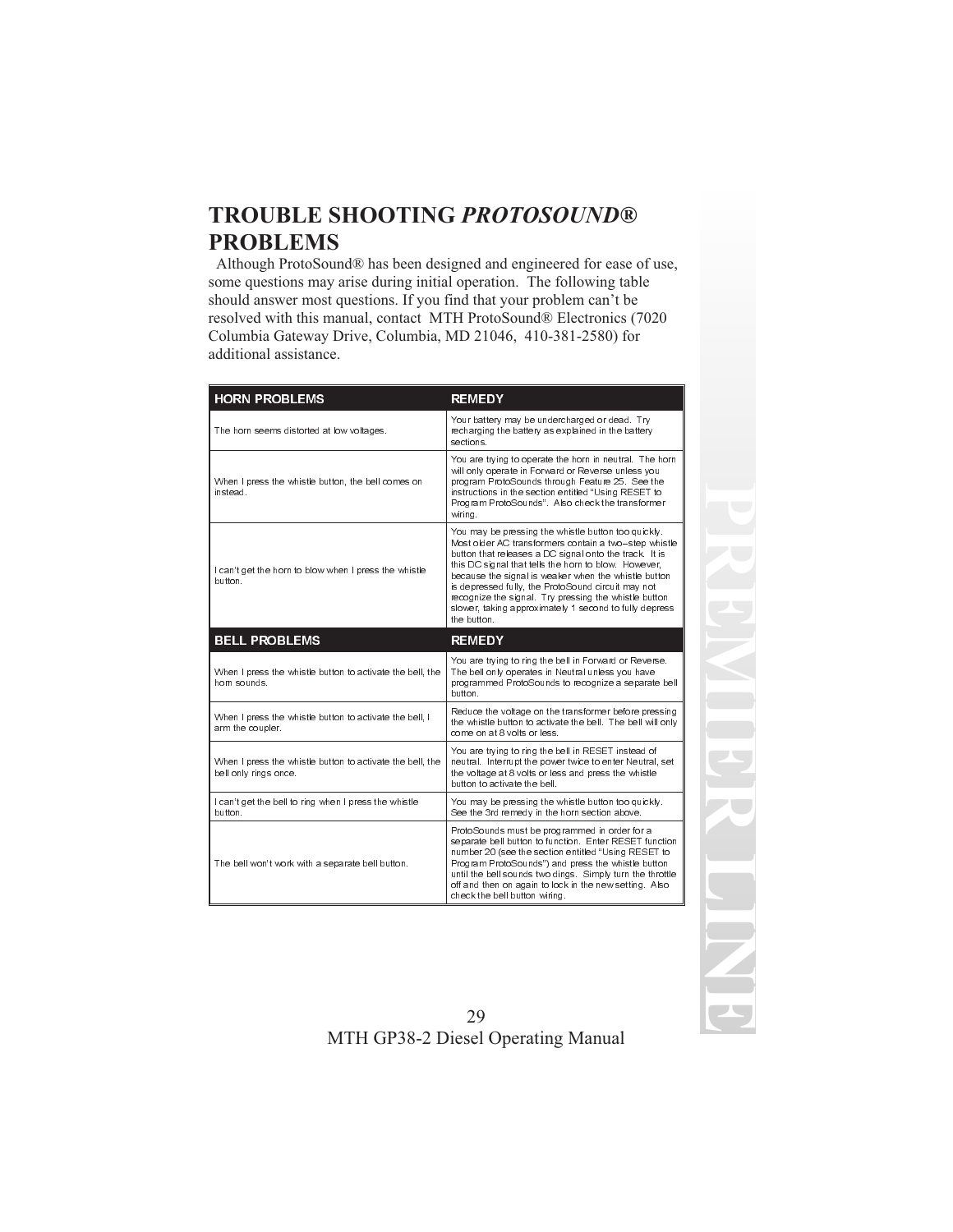| <b>COUPLER PROBLEMS</b>                                                                                                        | <b>REMEDY</b>                                                                                                                                                                                                                                                                                                                                                                                                                                                                |
|--------------------------------------------------------------------------------------------------------------------------------|------------------------------------------------------------------------------------------------------------------------------------------------------------------------------------------------------------------------------------------------------------------------------------------------------------------------------------------------------------------------------------------------------------------------------------------------------------------------------|
| The ProtoCoupler won't let the engine uncouple on the<br>"Fly".                                                                | The power required to fire the coupler open when the<br>engine is on the "Fly" may be greater than the<br>ProtoSound system is capable of providing As a<br>result, you may experience times when the coupler<br>won't fire open. Unfortunately, the only solution is to<br>stop the engine and fire the coupler in Neutral. If that<br>doesn't resolve the problem, try lubricating the coupler<br>knuckle and rivet as explained in the ProtoCoupler<br>Operation section. |
| I can't get the coupler to arm or fire open when I press<br>the whistle button.                                                | You may be pressing the whistle button too quickly.<br>See the third remedy in the horn section above.<br>Another possibility is that ProtoSounds has been<br>programmed to turn the coupler function off. See the<br>section entitled "Using RESET to Program<br>ProtoSounds"                                                                                                                                                                                               |
| Only one coupler will function when I press the whistle<br>button.                                                             | Only one coupler can operate at any one time. Use<br>the coupler selection switch on the bottom of the<br>chassis to choose which coupler you want active.                                                                                                                                                                                                                                                                                                                   |
| <b>DIESEL START/CAB CHATTER</b>                                                                                                | <b>REMEDY</b>                                                                                                                                                                                                                                                                                                                                                                                                                                                                |
| Sometimes the diesel start sounds don't occur when I<br>first turn power on.                                                   | Occassionally the diesel engine start up sounds may<br>not occur when power is turned back on within 5<br>seconds of being shut off. Wait 10 -- 15 seconds<br>before repowering.                                                                                                                                                                                                                                                                                             |
| Sometimes the Cab Chatter sounds don't play.                                                                                   | The Cab Chatter sounds only play in neutral and<br>ProtoSounds may be programmed to turn the sounds<br>off. See the section entitled "Using RESET to<br>Program ProtoSounds"                                                                                                                                                                                                                                                                                                 |
| <b>LOCKOUT PROBLEMS</b>                                                                                                        | <b>REMEDY</b>                                                                                                                                                                                                                                                                                                                                                                                                                                                                |
| I can't get the engine to run after I power up the<br>transformer. It sits still with the diesel compressor<br>sounds running. | The engine is locked out into the Neutral position.<br>Follow the unlocking proceedures in the Lockout<br>Section.                                                                                                                                                                                                                                                                                                                                                           |
| The engine won't lock out into Forward, Neutral or<br>Reverse even after the short horn blast sounds.                          | You are waiting too long to turn the throttle back on<br>after the short horn blast sounds. The power must be<br>turned back on immediately after the short horn blast<br>sounds or the engine will go back into RESET. See<br>the lockout proceedure in the Lockout Section.                                                                                                                                                                                                |
| <b>VOLUME PROBLEMS</b>                                                                                                         | <b>REMEDY</b>                                                                                                                                                                                                                                                                                                                                                                                                                                                                |
| When I try to run the engine, the diesel volume is OFF<br>or very low.                                                         | The diesel volume has been programmed at a reduced<br>volume or to be silent Go to RESET Feature 6 and<br>adjust the volume. See the section entitled "Using<br>RESET to Program ProtoSounds" for more<br>information.                                                                                                                                                                                                                                                       |
| When I try to set the diesel volume, it resets itself to<br>the original volume after I selected the new volume.               | You are trying to set the volume with a poorly charged<br>or dead backup battery. See the section on Battery<br>Backup for more information.                                                                                                                                                                                                                                                                                                                                 |
| When I try to set the Diesel Volume to O Volume, I still<br>hear the cab chatter sounds                                        | When the diesel volume is set to O, you will hear the<br>Cab Chatter sounds because setting the diesel volume<br>only controls the sound of the diesel engine itself. All<br>other sounds, including Cab Chatter, the horn and bell<br>will continue to play at the volume level set by the<br>manual volume control knob located on the bottom of<br>the chassis. See the section entitled "ProtoSound<br>Volume Adjustment" for more information.                          |
| The sounds seem distorted, especially when the<br>whistle or bell is activated.                                                | The overall ProtoSound volume has been set to high<br>creating the distorted sounds. Try turning the volume<br>control knob located on the bottom of the chassis<br>counter clockwise to reduce the overall volume level.                                                                                                                                                                                                                                                    |

**PREMIER LINE**

 $\leftarrow$ 

RE

 $\equiv$ 

22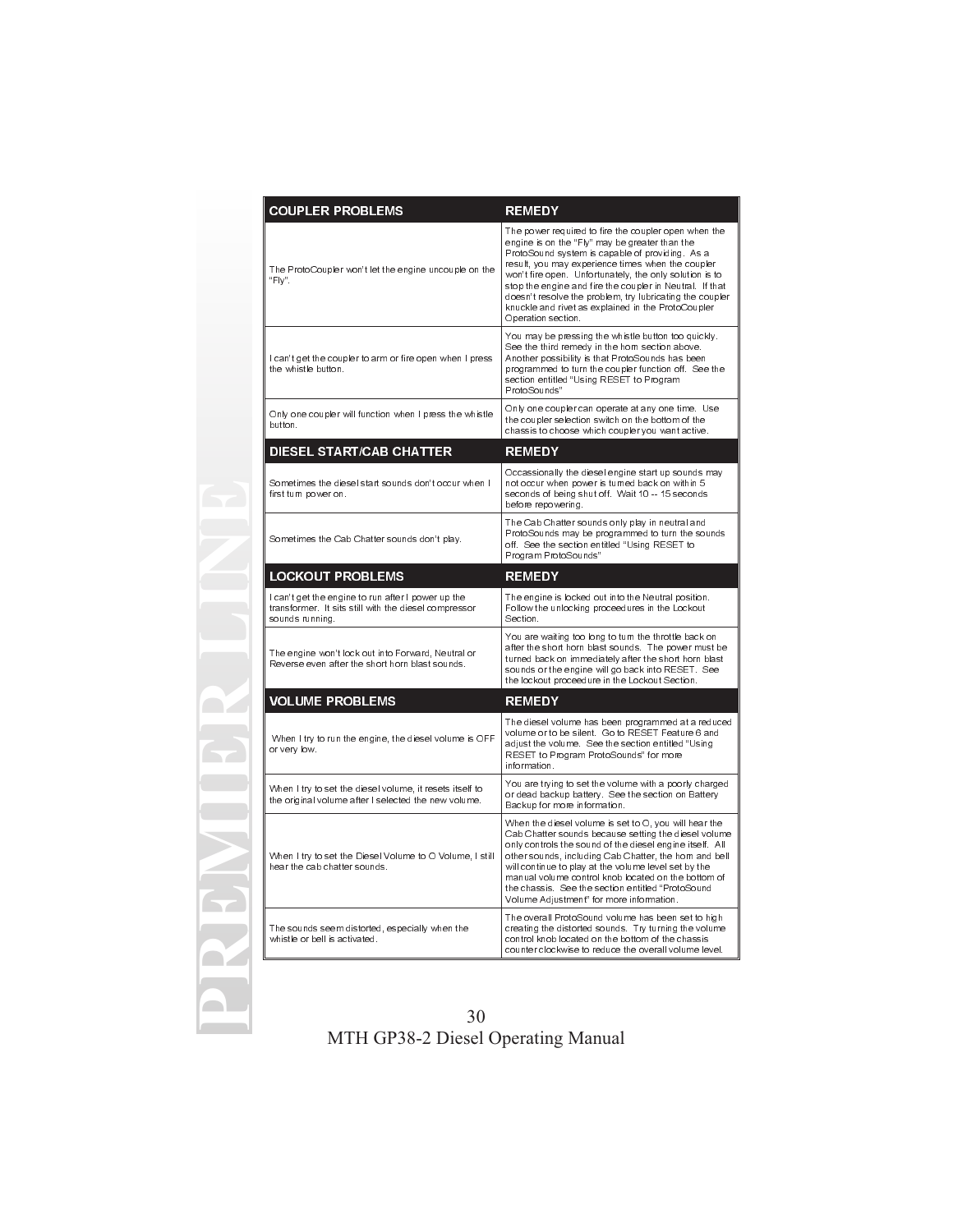| <b>BATTERY PROBLEMS</b>                                                                                                                                                                             | <b>REMEDY</b>                                                                                                                                                                                                                                                                                                                                                                                                                                                                                                                                                                                                                                                                                                                                         |
|-----------------------------------------------------------------------------------------------------------------------------------------------------------------------------------------------------|-------------------------------------------------------------------------------------------------------------------------------------------------------------------------------------------------------------------------------------------------------------------------------------------------------------------------------------------------------------------------------------------------------------------------------------------------------------------------------------------------------------------------------------------------------------------------------------------------------------------------------------------------------------------------------------------------------------------------------------------------------|
| I get no sounds when the engine shifts between the<br>direction states.                                                                                                                             | The battery may be dead or needs charging. See the<br>Battery Backup section for more information.                                                                                                                                                                                                                                                                                                                                                                                                                                                                                                                                                                                                                                                    |
| After I turn off my transformer, my engine continues to<br>make sounds before quitting with a ding of its bell.                                                                                     | ProtoSounds continues to sound for approximately 10<br>seconds after power to the track has been shut off.                                                                                                                                                                                                                                                                                                                                                                                                                                                                                                                                                                                                                                            |
| The sounds distort at low voltages.                                                                                                                                                                 | The battery is insufficiently charged or dead. Follow<br>the recharging instructions found in the section entitled<br>"Self Recharging Battery Backup System".                                                                                                                                                                                                                                                                                                                                                                                                                                                                                                                                                                                        |
| A repeating horn blast occurs after the power has<br>been shut down.                                                                                                                                | The ProtoSound module has detected a problem with<br>the electronics. Should such a warning occur.<br>disconnect the battery and contact MTH for return<br>authorization instructions                                                                                                                                                                                                                                                                                                                                                                                                                                                                                                                                                                 |
| <b>RESET PROBLEMS</b>                                                                                                                                                                               | <b>REMEDY</b>                                                                                                                                                                                                                                                                                                                                                                                                                                                                                                                                                                                                                                                                                                                                         |
| When I first turn the power on, the engine will not<br>begin to run. I have to turn the throttle off and then on<br>again to get the engine to operate.                                             | This is normal behavior. When power to the track is<br>first turned on, ProtoSounds enters a "RESET" phase<br>at which time the engine undergoes a system check.<br>Power must be interrupted to get the engine into the<br>Forward Phase. See the section entitled "DCRU<br>Reverse Unit Operation" for more information.                                                                                                                                                                                                                                                                                                                                                                                                                            |
| Whenever I interrupt the power from RESET to enter<br>Forward, the engine goes back into RESET instead of<br>Forward. I know this occurs because the bell dings<br>twice.                           | Whenever ProtoSounds enters RESET after power<br>has been off for more than 15 seconds, the<br>microprocessor initiates a system check to determine<br>that everything is in working order. This system check<br>requires 2.2 seconds to complete during which time<br>the engine will play the diesel startup sounds. We<br>recommend that you don't interrupt the power in<br>RESET until the diesel startup sounds have<br>completed. This will guarantee that the system check<br>will have been completed since the startup sounds<br>take longer than 2.2 seconds to play. If the problem<br>persists, we recommend that you operate the throttle<br>with a slower movement as you interrupt the power in<br>RESET and enter the Forwaard Phase |
| <b>BRAKE SOUND PROBLEMS</b>                                                                                                                                                                         | <b>REMEDY</b>                                                                                                                                                                                                                                                                                                                                                                                                                                                                                                                                                                                                                                                                                                                                         |
| When the transformer is throttled down, the sounds<br>won't play.                                                                                                                                   | The brake features has not been activated. See the<br>section on activating the brake feature for more<br>information. The throttle voltage setting on the<br>transformer is either not starting high enough or<br>ending low enough to trigger the brakes sounds. Try<br>increasing the throttle setting to 14 volts or higher<br>before throttling down to 8 volts or less.                                                                                                                                                                                                                                                                                                                                                                         |
| The brake sounds continue to play even after the<br>engine stops.                                                                                                                                   | The brake feature sound record lasts for three<br>seconds. With practice you can control how quickly<br>you should stop the engine to keep it in sequence with<br>the sound of the brake's squeaking.                                                                                                                                                                                                                                                                                                                                                                                                                                                                                                                                                 |
| The brake feature was activated in neutral after the<br>engine was running in forward, but the brake sounds<br>would not play when triggered after the engine went<br>back into forward or reverse. | The brake feature will only remain enabled if it is<br>triggered in the first direction state you enter after<br>activating the feature in neutral. You cannot interrupt<br>the power twice to enter another direction state and<br>still have the brake feature active. Therefore, in order<br>to make the brake sound feature operate in forward.<br>you must first activate the feature in the neutral<br>position that occurs after the engine was in the reverse<br>state.                                                                                                                                                                                                                                                                       |
| After triggering the brake sound and stopping the<br>engine in neutral, the engine begins making freight<br>yard sound effects.                                                                     | After you trigger the brake sounds, you cannot stop<br>the engine in neutral and leave the track power on<br>without activating the freight yard sounds. If you don't<br>want to hear the freight yard sounds after entering<br>neutral, turn the power off for three seconds to disable<br>the freight yard sound effects.                                                                                                                                                                                                                                                                                                                                                                                                                           |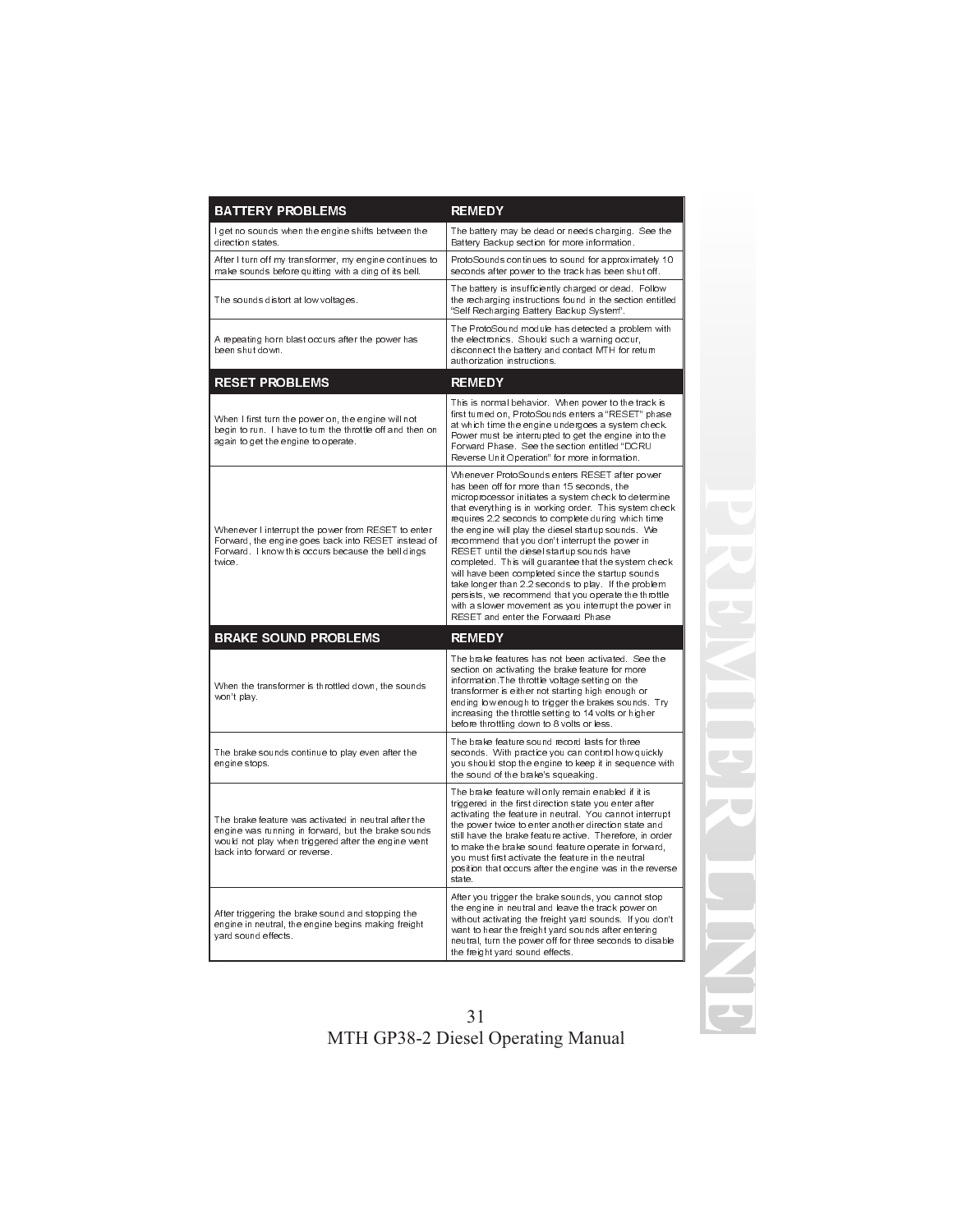| <b>FYS PROBLEMS</b>                                                                            | <b>REMEDY</b>                                                                                                                                                                                                                                                             |
|------------------------------------------------------------------------------------------------|---------------------------------------------------------------------------------------------------------------------------------------------------------------------------------------------------------------------------------------------------------------------------|
| The FYS feature does not begin even after stopping<br>the engine and hearing the brake sounds. | The power was not turned back on once the engine<br>enter the neutral state thus disabling FYS The<br>transformer throttle was interrupted too quickly in<br>neutral thus disabling FYS. Leave the throttle on in<br>neutral until after the FYS arrival message plays.   |
| The FYS sound effects occassionally repeat<br>themselves                                       | ProtoSounds has a built-in random number generator<br>that randomly selects each sound clip to play.<br>Because there are only a total of 8 sound clips<br>available in each FYS event, it is probable that a<br>sound can occassionally be repeated one or more<br>times |
| Once in FYS, the engine never goes in reverse.                                                 | So that the freight yard sound effects and operation is<br>as realistic as possible, ProtoSounds disables the<br>reverse unit state whenever FYS is enabled. This way<br>the engine never goes into reverse as the operator<br>cycles through the various FYS events.     |
| When the engine enters FYS event 5, the bell<br>automatically comes on.                        | FYS has a built--in command to turn on the bell when<br>the system enters Event 5. After approximately 15<br>rings of the bell, it automatically will turn off.                                                                                                           |
| Whenever FYS is enabled, pressing the whistle and<br>bell buttons has no affect                | Because FYS must control various effects in each FYS<br>event, the bell and whistle functions are disabled until<br>either the FYS events have been completed, or the<br>engine is shut down for 3 or more seconds.                                                       |

# **PROTOSOUND RESET FEATURE CHART**

The following chart lists the available features found in your ProtoSound® equipped engine. The default settings are listed for each feature as well as the operation of the feature. You can reset all features to their original factory settings by accessing Feature 18 in RESET and then pressing and holding the transformer whistle button until you hear a soft, warbled bell sound.

| <b>RESET#</b> | <b>OPERATION</b>       | <b>DEFAULT</b>      | <b>CLANKS/CLINKS</b> |
|---------------|------------------------|---------------------|----------------------|
| 6             | Engine Volume          | Full Volume         | 1 Clank/1 Clinks     |
| 10            | Coupler ON/OFF         | Coupler ON          | 2 Clanks/0 Clinks    |
| 18            | Reset Default Settings |                     | 3 Clanks/3 Clinks    |
| 20            | Remote Bell Button     | Bell Button Active  | 4 Clanks/0 Clinks    |
| 23            | Cab Chatter ON/OFF     | Cab Chatter ON      | 4 Clanks/3 Clinks    |
| 25            | Horn In Neutral        | Horn In Neutral OFF | 5 Clanks/0 Clinks    |
| 27            | <b>RESERVED</b>        |                     |                      |
| 28            | <b>FYS Enabled</b>     | <b>FYS ON</b>       | 5 Clanks/3 Clinks    |
| 40            | Lockout Enabled        | Lockout OFF         | 8 Clanks/0 Clinks    |
| 45            | Squeaking Brakes       | Brakes Always ON    | 9 Clanks/0 Clinks    |

**PREMIER LINE**

32 MTH GP38-2 Diesel Operating Manual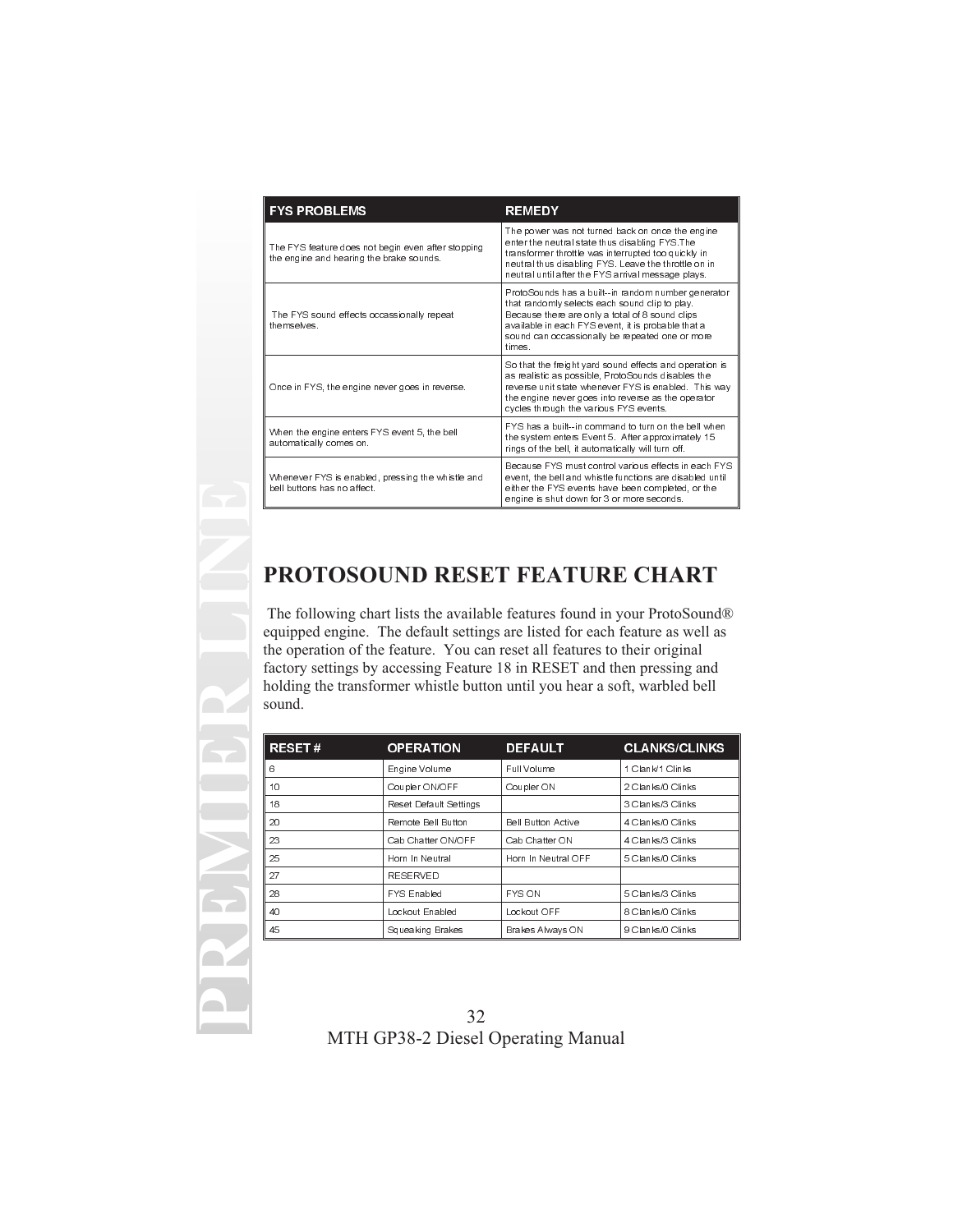# **TRANSFORMER COMPATIBILITY AND WIRING CHART**

ProtoSounds® is designed to work with any standard AC transformer that uses a "Pure Sine-Wave" format. The chart below lists the many Lionel® compatible transformers, such as the Lionel KW or ZW models. In addition, the chart details how the terminals on these compatible transformers should be attached to your layout. The Trainmaster system from Lionel® will not function correctly with ProtoSounds® without disrupting the sound effects. Therefore, whenever ProtoSounds® senses that the Trainmaster system is being used, it automatically disables ProtoSounds® sound effects. The operator retains control over the engine, but no sound effects will play.

| <b>Transformer</b><br>Model     | <b>Center Rail</b>        | Outside Rail              | Min/Max.<br>Voltage | Power<br>Rating | Transformer<br>Type |
|---------------------------------|---------------------------|---------------------------|---------------------|-----------------|---------------------|
| Lionel 1032                     | U                         | A                         | $5.16v*$            | 90-Watt         | Standard            |
| Lionel 1032M                    | U                         | A                         | $5.16v*$            | 90-Watt         | Standard            |
| Lionel 1033                     | U                         | A                         | $5.16v*$            | 90-Watt         | Standard            |
| Lionel 1043                     | U                         | A                         | $5.16v*$            | 90-Watt         | Standard            |
| Lionel 1043M                    | U                         | A                         | $5.16v*$            | 90-Watt         | Standard            |
| Lionel 1044                     | U                         | A                         | $5.16v*$            | 90-Watt         | Standard            |
| Lionel 1053                     | U                         | A                         | $8 - 17v$           | 60-Watt         | Standard            |
| Lionel 1063                     | U                         | A                         | $8 - 17v$           | 60-Watt         | Standard            |
| All-Trol                        | Left Terminal             | RightTerminal             | $0 - 24v$           | 300-Watt        | Electronic          |
| Cab-<br>1/Powermast er          | A                         | U                         | 0.18v               | 135V.A.         | Electronic          |
| Dallee Hostler                  | Left Terminal             | Right Terminal            |                     |                 |                     |
| Lionel LW                       | Α                         | U                         | $8-18v$             | 75-Watt         | Standard            |
| Lionel KW                       | A or B                    | $\mathbf{U}$              | $6 - 20v$           | 190 Watt        | Standard            |
| MRC Tech II                     | Left Terminal             | 2 <sup>nd</sup> From Left | $0.15v*$            | 40V A           | Electronic          |
| Lionel MW (not<br>recommende d) | Outside Track<br>Terminal | Inside Track<br>Terminal  | $5.16v*$            | 50V.A.          | Electronic          |
| R.O.W.                          | Red Terminal              | <b>Black Terminal</b>     | 0.24v               | 384-Watt        | Standar             |
| Lionel RS-1                     | Red Terminal              | Black Terminal            | 0.18v               | 50V A           | Electronic          |
| Lionel RW                       | U                         | A                         | 9.19v               | 110-Watt        | Standard            |
| Lionel SW                       | U                         | A                         | Unknown             | 130-Watt        | Standard            |
| Lionel TW                       | U                         | A                         | $8-18v$             | 175 Watt        | Standard            |
| Lionel ZW                       | A or D                    | U                         | $8-20v$             | 275 Watt        | Standard            |
| MTH Z-4000                      | Red                       | Black                     | $5-22v$             | 400-Watt        | Electronic          |

*\*ProtoSounds® needs over 14 volts of power to work properly. Overloading or using in-line accessories with this transformer may lower the peak voltage below ProtoSounds® minimum requirements.*

33 MTH GP38-2 Diesel Operating Manual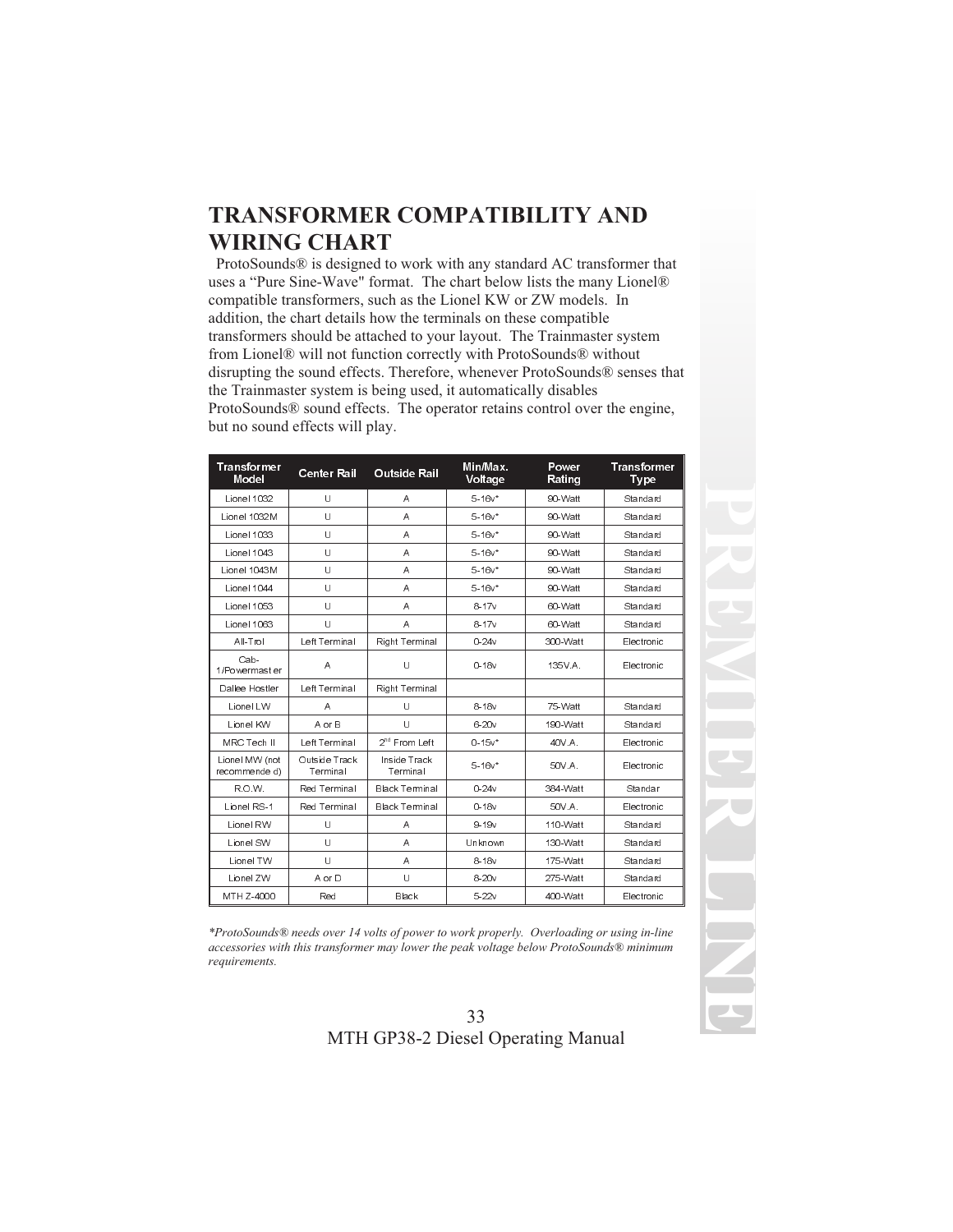# **O-31 OPERATION**

While the GP38-2 engine is more than capable of operating on O-31 curves and switches, you may find that certain light freight cars are prone to derailing when being pulled or pushed by the GP38-2 through O-31 switches. Should this occur, we suggest adding weight to the cars making them heavier and less likely to derail.

## **WARNING:**

**PREMIER LINE**

When using electrical products, basic safety precautions should be followed including the following:

-- Read this and all related manuals (transformer/power supply, locomotive, etc.) thoroughly before using this device.

-- This device is not recommended for children under ten years of age without adult supervision.

-- MTH recommends parents examine the toy transformer used to power this device periodically for conditions that may result in the risk of fire, electric shock, or injury to persons, such as damage to the primary or output cord, plug blades, housing or other parts (including proper functioning of the circuit breaker), and that, in an event such conditions exist, the transformer should not be used until properly repaired.